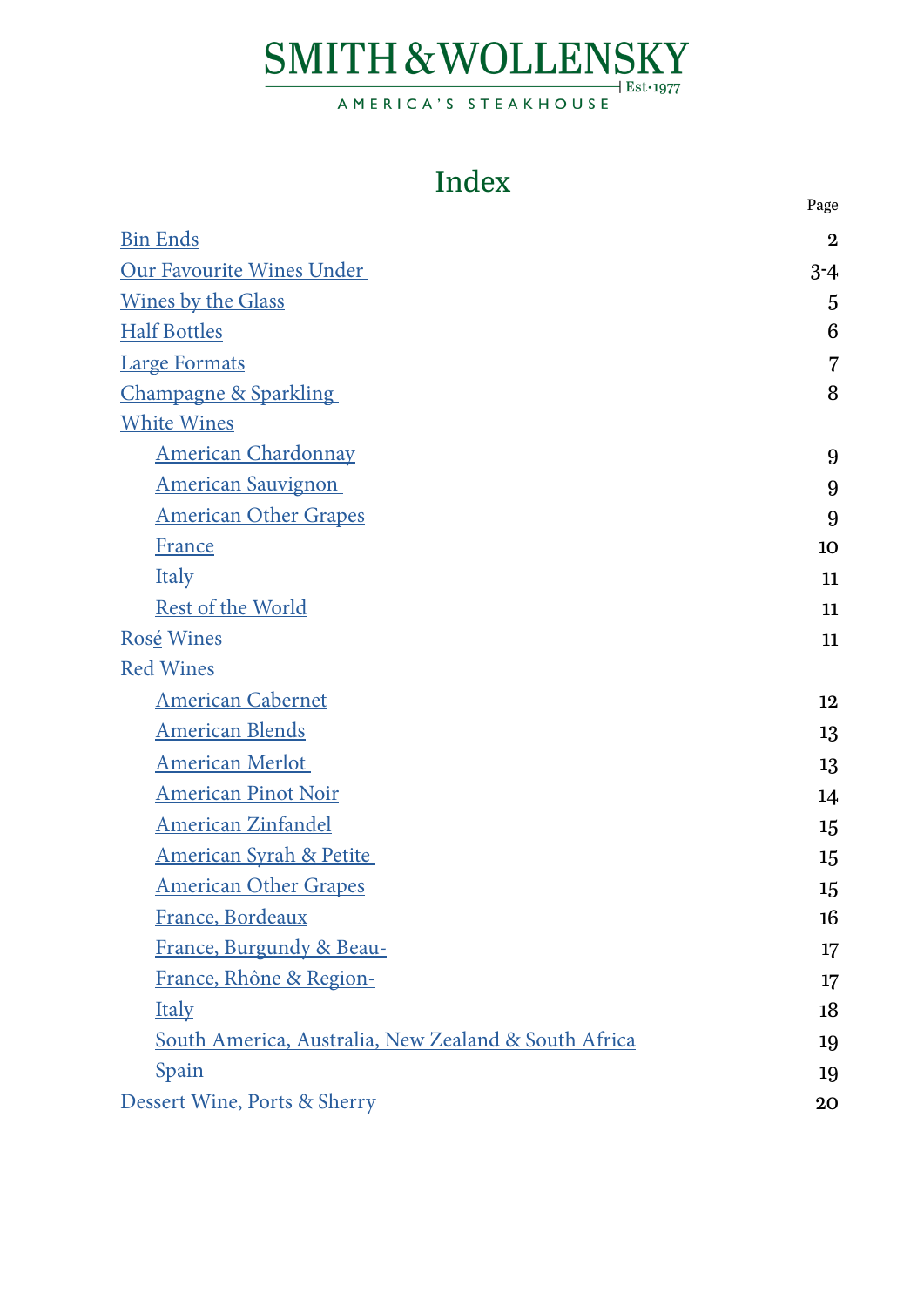AMERICA'S STEAKHOUSE

# Great Value Bin Ends

#### <span id="page-1-0"></span>White Wine

|     | 165 Familia Cassone                      | Valle de Famatina, ARG | <b>Torrontes</b> | 2015 | 34.00 |
|-----|------------------------------------------|------------------------|------------------|------|-------|
| 110 | <b>Kendall Jackson Vintner's Reserve</b> | California             | Chardonnay       | 2017 | 49.00 |
|     | 134 L'Ecole No 41                        | Columbia Valley, USA   | Semillon         | 2014 | 65.00 |
|     | 125 Long Meadow Ranch                    | Napa, USA              | Sauv Blanc.      | 2013 | 62.00 |
| 131 | Marques de Murrieta 'Capellania'         | Rioja, Spain           | Viura            | 2014 | 64.00 |
| 166 | McHenry Hohnen '3 Amigos'                | Margaret River, AUS    | Rhône Blend      | 2017 | 55.00 |
| 115 | Paul Hobbs 'Crossbarn'                   | Sonoma, USA            | Chardonnay       | 2016 | 99.00 |
|     | 146 Sancerre, Domaine Picard             | Loire, France          | Sauv Blanc.      | 2018 | 70.00 |
|     | 129 Viano Vinyards Hillside Blend        | Contra Costa, USA      | White Blend      | 2014 | 45.00 |

#### Rosé Wine

| 201 | Château Léoube                  | Provence, France   | Grenache       | 2017 | 40.00       |
|-----|---------------------------------|--------------------|----------------|------|-------------|
|     | <b>Red Wine</b>                 |                    |                |      |             |
|     | 607 Château Batailley           | Pauillac, Bordeaux | Bordeaux Blend |      | 1981 400.00 |
|     | 625 Château d'Armailhac         | Pauillac, Bordeaux | Bordeaux Blend | 2005 | 220.00      |
|     | 644 Eberle Steinbeck Vineyard   | Paso Robles, USA   | Syrah          | 2014 | 99.00       |
|     | 452 J. Lohr Estates 'Los Osos'  | Paso Robles, USA   | Merlot         | 2015 | 65.00       |
| 477 | Peter Michael 'Le Moulin Rouge' | Santa Lucia, USA   | Pinot Noir     | 2016 | 295.00      |
|     | 643 Zisola 'Noto Rosso'         | Sicily, Italy      | Nero d'Avola   | 2017 | 59.00       |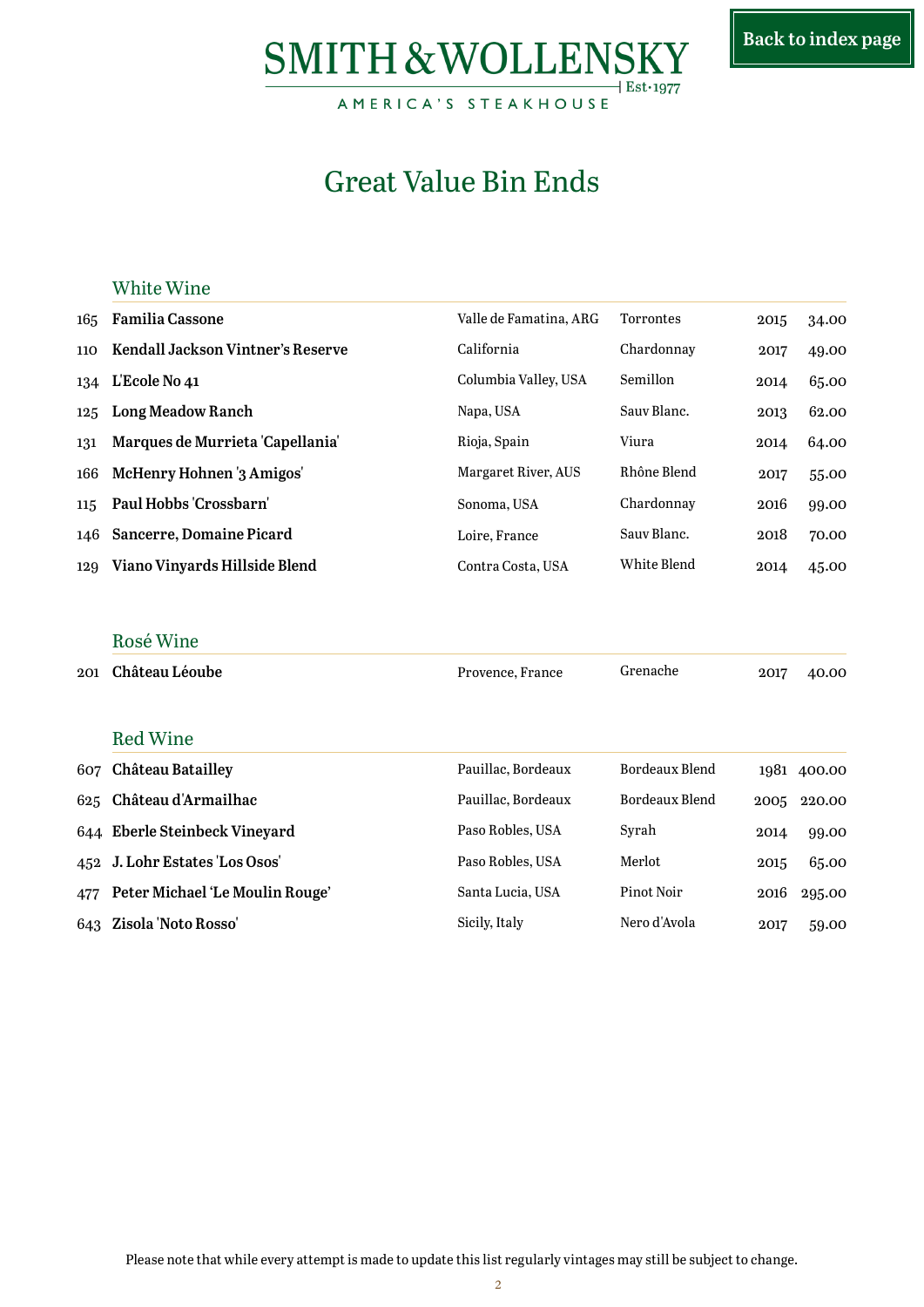AMERICA'S STEAKHOUSE

# Our Favourite Wines Below £65

<span id="page-2-0"></span>

|     | <b>White Wine</b>                                                 |                      |                   |      |       |
|-----|-------------------------------------------------------------------|----------------------|-------------------|------|-------|
| 192 | Viñas del Vero                                                    | Somontano, Spain     | Macabeo Blend     | 2018 | 29.50 |
| 194 | <b>Gerard Bertrand 6eme Sens Blanc</b>                            | Languedoc, France    | Sauv Blanc, Blend | 2018 | 36.00 |
| 171 | La Miranda de Secastilla                                          | Somontano, Spain     | Grenache Blanc    | 2016 | 36.00 |
| 179 | Sauvignon de Touraine, Patrick Vauvy                              | Loire, France        | Sauv Blanc.       | 2018 | 41.00 |
| 149 | Vigna Moto Castelli di Jesi                                       | Marche, Italy        | Verdicchio        | 2017 | 42.00 |
| 175 | Pouilly-Fumé, Domaine Cedrick Bardin                              | Loire, France        | Sauv Blanc.       | 2018 | 44.00 |
| 170 | Pazos de Lusco                                                    | Rias Biaxas, Spain   | Albariño          | 2018 | 45.00 |
| 190 | <b>Yealands Estate Single Vineyard</b>                            | Marlborough, NZ      | Sauv Blanc.       | 2018 | 48.00 |
| 167 | <b>Ken Forrester Reserve</b>                                      | Stellenbosch, SA     | Chenin Blanc      | 2017 | 49.00 |
| 161 | Soave DOC 'Campo Le Calle', Latium Morini                         | Veneto, Italy        | Garganega         | 2017 | 51.00 |
| 174 | <b>St Tamas MA'D</b>                                              | Tokaji, Hungary      | Furmint           | 2015 | 52.00 |
| 108 | Ebner-Ebenauer                                                    | Weinviertel, Austria | Grüner Veltliner  | 2018 | 55.00 |
| 172 | Frescobaldi Pomino Bianco                                         | Tuscany, Italy       | Chardonnay Blend  | 2017 | 55.00 |
| 187 | Smith & Wollensky Private Reserve                                 | Sonoma, USA          | Sauv Blanc.       | 2018 | 59.00 |
| 100 | Saint-Romain 'Sous Le Château',<br><b>Domaine Coste-Caumartin</b> | Burgundy             | Chardonnay        | 2013 | 62.00 |
| 168 | Warwick Estate 'White Lady'                                       | Stellenbosch, SA     | Chardonnay        | 2016 | 64.00 |
| 188 | The Federalist                                                    | Mendocino, USA       | Chardonnay        | 2017 | 64.00 |
| 137 | WillaKenzie Yamhill                                               | Oregon               | Pinot Blanc       | 2011 | 65.00 |
| 148 | Chablis, William Fèvre                                            | Burgundy             | Chardonnay        | 2017 | 65.00 |
|     | Rosé Wine                                                         |                      |                   |      |       |
| 203 | Gerard Bertrand 6eme Sens Rosé                                    | Languedoc, France    | Grenache, Syrah   | 2018 | 36.00 |
|     | 206 'Hampton Water' Gerard Bertrand                               | Languedoc, France    | Grenache Blend    | 2018 | 52.00 |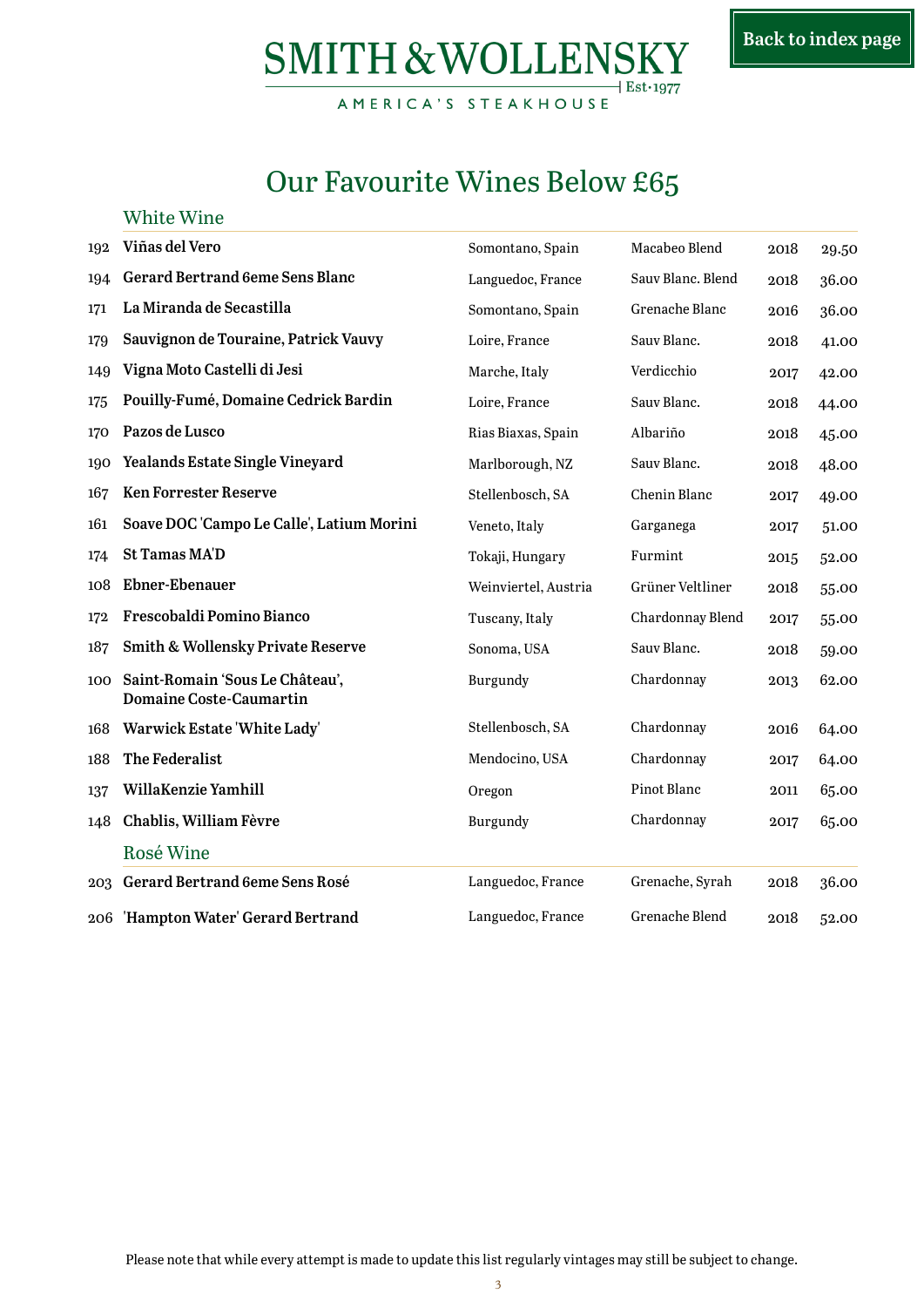AMERICA'S STEAKHOUSE

# Our Favourite Wines Below £65

#### Red Wine

| 785 | Viñas del Vero                            | Somontano, Spain        | Garnacha, Syrah     | 2017 | 29.50 |
|-----|-------------------------------------------|-------------------------|---------------------|------|-------|
| 771 | <b>Gerard Bertrand 6eme Sens Rouge</b>    | Languedoc, France       | Red Blend           | 2018 | 36.00 |
| 491 | Colomba Bianca, 'Kore'                    | Sicily, Italy           | Nero d'Avola        | 2017 | 39.00 |
| 778 | Viña Echeverria Gran Reserva              | Maipo Valley, Chile     | Cab. Sauv.          | 2017 | 41.00 |
| 425 | The Stump Jump Shiraz, d'Arenberg         | McLaren Vale, AUS       | Shiraz              | 2017 | 42.00 |
| 520 | Minervois, Domaine La Rouviole Selection  | Languedoc, France       | Syrah, Grenache     | 2016 | 44.00 |
| 786 | Andeluna 1300                             | Mendoza, ARG            | Malbec              | 2018 | 47.00 |
| 500 | <b>Guenoc, North Coast</b>                | North West Coast, USA   | Petite Syrah        | 2016 | 48.00 |
| 479 | Barbera d'Asti Superiore, Michele Chiarlo | Piedmont, Italy         | <b>Barbera</b>      | 2017 | 48.00 |
| 489 | Plan B!                                   | Frankland River, AUS    | Shiraz, Tempranillo | 2014 | 48.00 |
| 511 | Château Lestrille, Bordeaux Superieur     | Bordeaux, France        | Merlot              | 2014 | 49.00 |
| 485 | Frescobaldi Castiglioni Chianti           | Tuscany, Italy          | Sangiovese          | 2018 | 50.00 |
| 788 | Wente Vineyards 'Sandstone', Livermore    | Livermore Valley, USA   | Merlot              | 2016 | 52.00 |
| 432 | Ramon Bilbao, Rioja Reserva               | Rioja, Spain            | Tempranillo Blend   | 2015 | 52.00 |
| 524 | <b>Laurent Martray Combiaty</b>           | Brouilly, France        | Gamay               | 2016 | 54.00 |
| 446 | Hey! Malbec, Matias Riccitelli            | Mendoza, ARG            | Malbec              | 2018 | 54.00 |
|     | 400 Château Ste. Michelle                 | Washington State, USA   | Cab Sauv.           | 2015 | 57.00 |
| 445 | Château Ste. Michelle                     | Washington State, USA   | Merlot              | 2016 | 58.00 |
| 496 | Château Ste. Michelle                     | Washington State, USA   | Syrah               | 2016 | 58.00 |
| 488 | Rancho Zabaco 'Heritage Vines'            | Sonoma, USA             | Zinfandel           | 2016 | 59.00 |
| 470 | McHenry Hohnen Rocky Road Vineyard        | Margaret River, AUS     | Zinfandel           | 2013 | 62.00 |
| 790 | The Federalist 'Honest'                   | North Coast, California | Merlot Blend        | 2015 | 64.00 |
| 419 | Louis M. Martini                          | Sonoma, USA             | Cab Sauv.           | 2016 | 65.00 |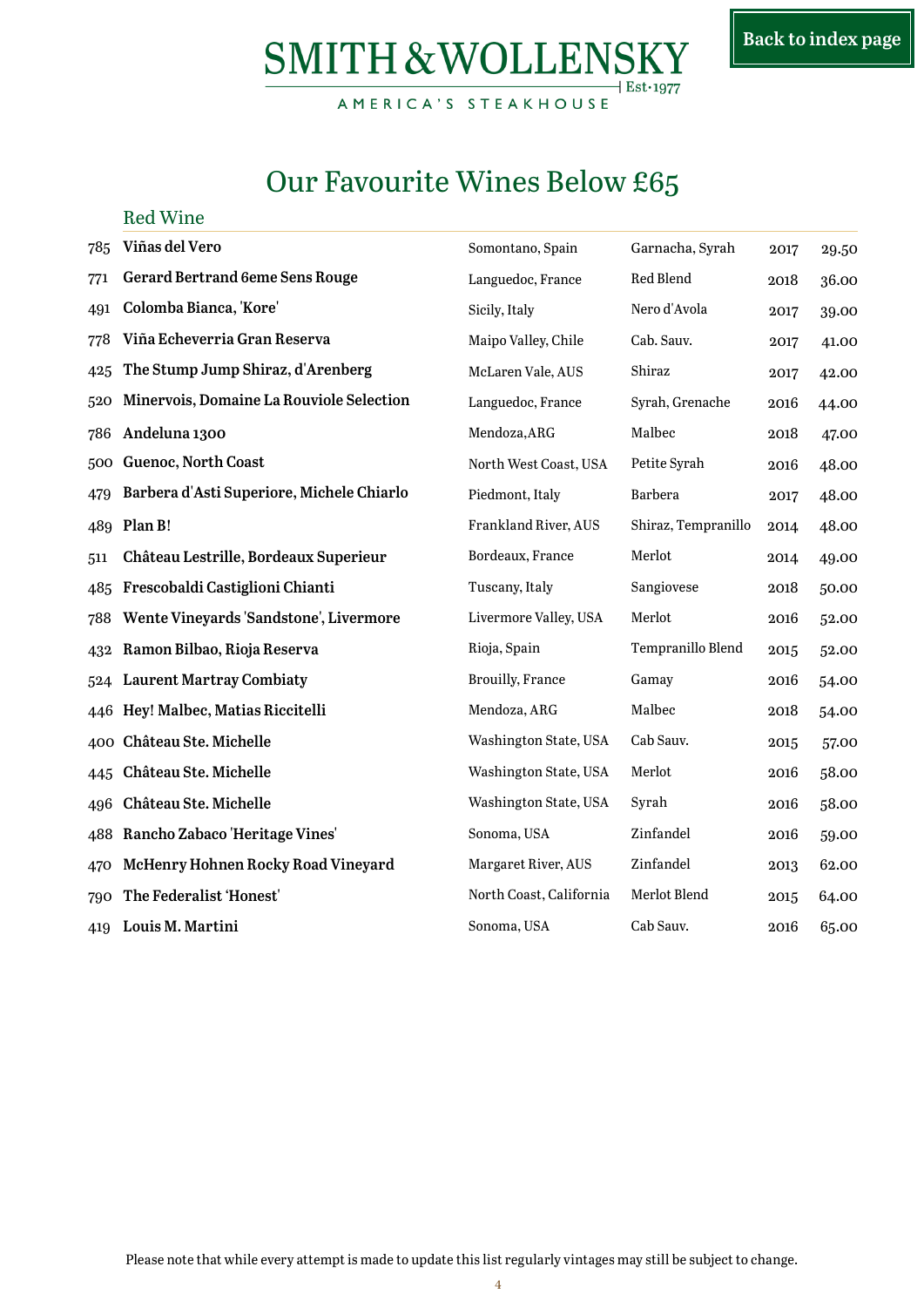# **SMITH & WOLLENSKY**  $\overline{+}$  Est $\cdot$ 1977

AMERICA'S STEAKHOUSE

# Wines by the Glass

<span id="page-4-0"></span>

|     | <b>Champagne and Sparkling</b>         |                             |                | <b>Bottle</b> | 125ml |
|-----|----------------------------------------|-----------------------------|----------------|---------------|-------|
| 4   | <b>Deutz Brut Classic</b>              | Aÿ, France                  | Champagne      | 88.00         | 16.00 |
| 21  | Deutz Brut Rosé                        | Aÿ, France                  | Champagne      | 110.00        | 19.50 |
| 33  | Prosecco Via Vai                       | Veneto, Italy               | Glera          | 38.00         | 7.25  |
|     | White Wine                             |                             |                | <b>Bottle</b> | 175ml |
| 194 | <b>Gerard Bertrand 6eme Sens Blanc</b> | Languedoc, France           | White Blend    | 36.00         | 8.75  |
| 190 | Yealands Estate Single Vineyard        | Marlborough, NZ             | Sauv Blanc.    | 48.00         | 11.50 |
| 187 | <b>S &amp; W Private Reserve</b>       | Sonoma, USA                 | Sauv Blanc.    | 59.00         | 14.00 |
| 188 | The Federalist                         | Mendocino, USA              | Chardonnay     | 64.00         | 15.25 |
| 113 | Terlato Pinot Grigio D.O.C.            | Friuli, Italy               | Pinot Grigio   | 69.00         | 17.50 |
|     | Rosé Wine                              |                             |                | <b>Bottle</b> | 175ml |
|     | 206 Hampton Water' Gerard Bertrand     | Languedoc, France           | Grenache Blend | 52.00         | 13.00 |
|     | <b>Red Wine</b>                        |                             |                | <b>Bottle</b> | 175ml |
| 771 | <b>Gerard Bertrand 6eme Sene Rouge</b> | Languedoc, France           | Red Blend      | 36.00         | 8.75  |
| 778 | Viña Echeverria Gran Reserva           | Maipo Valley, Chile         | Cab. Sauv.     | 41.00         | 10.50 |
| 786 | Andeluna 1300                          | Mendoza, ARG                | Malbec         | 47.00         | 11.50 |
| 788 | Wente Vineyards 'Sandstone'            | Livermore, USA              | Merlot         | 52.00         | 13.00 |
| 790 | The Federalist 'Honest Red Blend'      | California, USA             | Merlot Blend   | 64.00         | 15.50 |
| 780 | <b>Rodney Strong Vineyards</b>         | <b>Russian River Valley</b> | Pinot Noir     | 68.00         | 17.00 |
| 783 | <b>S&amp;W Private Cellar Reserve</b>  | Napa Valley, USA            | Cab. Blend     | 82.00         | 19.50 |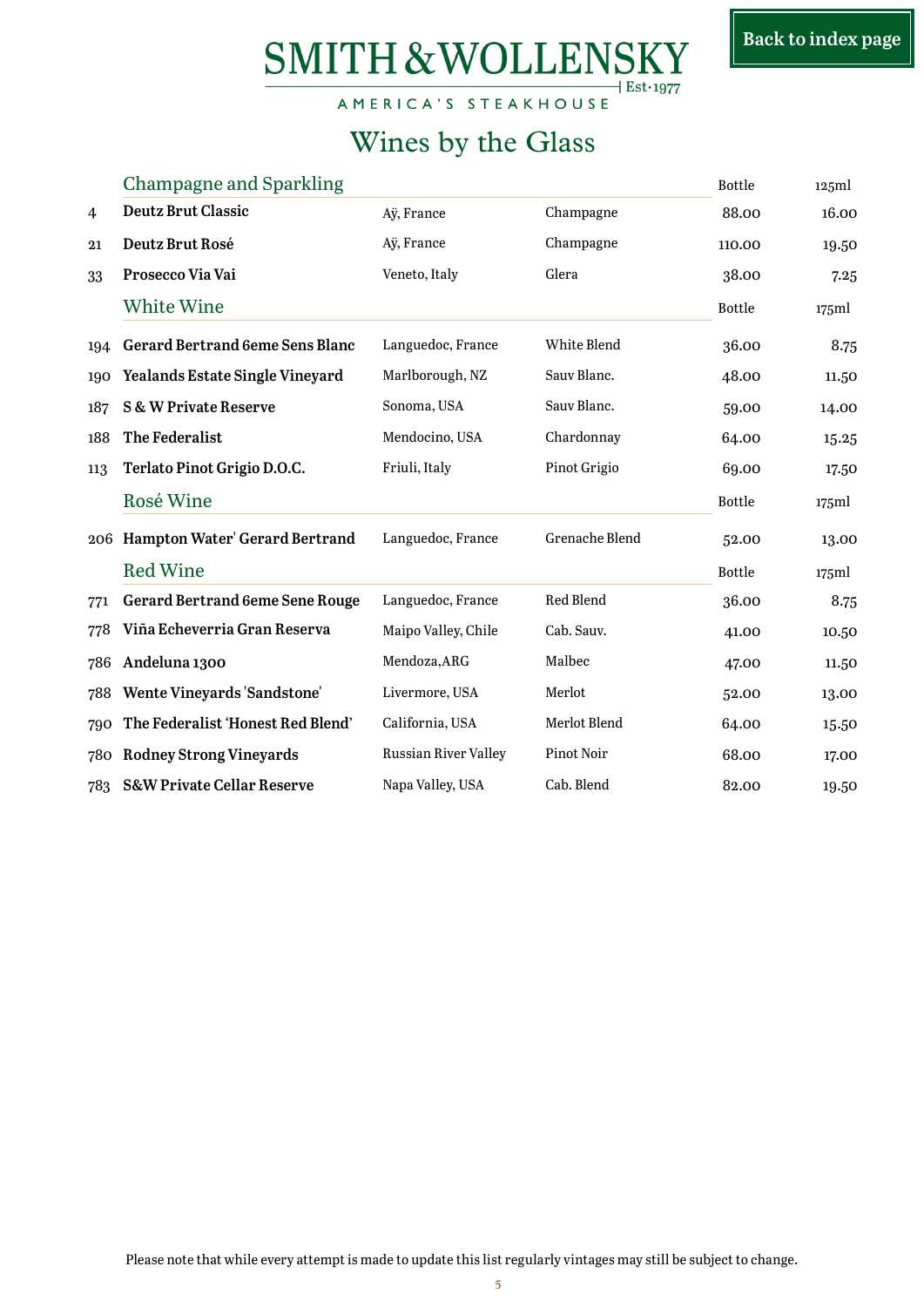



AMERICA'S STEAKHOUSE

# Half Bottles

#### <span id="page-5-0"></span>Half Bottles White Wine

| 302 | Saintsbury                              | Carneros, USA         | Chardonnay     | 2014 | 49.00  |
|-----|-----------------------------------------|-----------------------|----------------|------|--------|
|     | 304 Vincent Girardin Puligny-Montrachet | Burgundy, France      | Chardonnay     |      | 89.00  |
|     |                                         |                       |                |      |        |
|     | <b>Half Bottles Red Wine</b>            |                       |                |      |        |
| 701 | Château Rahoul                          | Graves, France        | Bordeaux Blend | 2014 | 42.00  |
| 703 | Frescobaldi 'Nipozzano'                 | Chianti Rufina, Italy | Sangiovese     | 2016 | 42.00  |
| 702 | Ridge 'Monte Bello'                     | Santa Cruz, USA       | Cab Sauv.      | 2016 | 250.00 |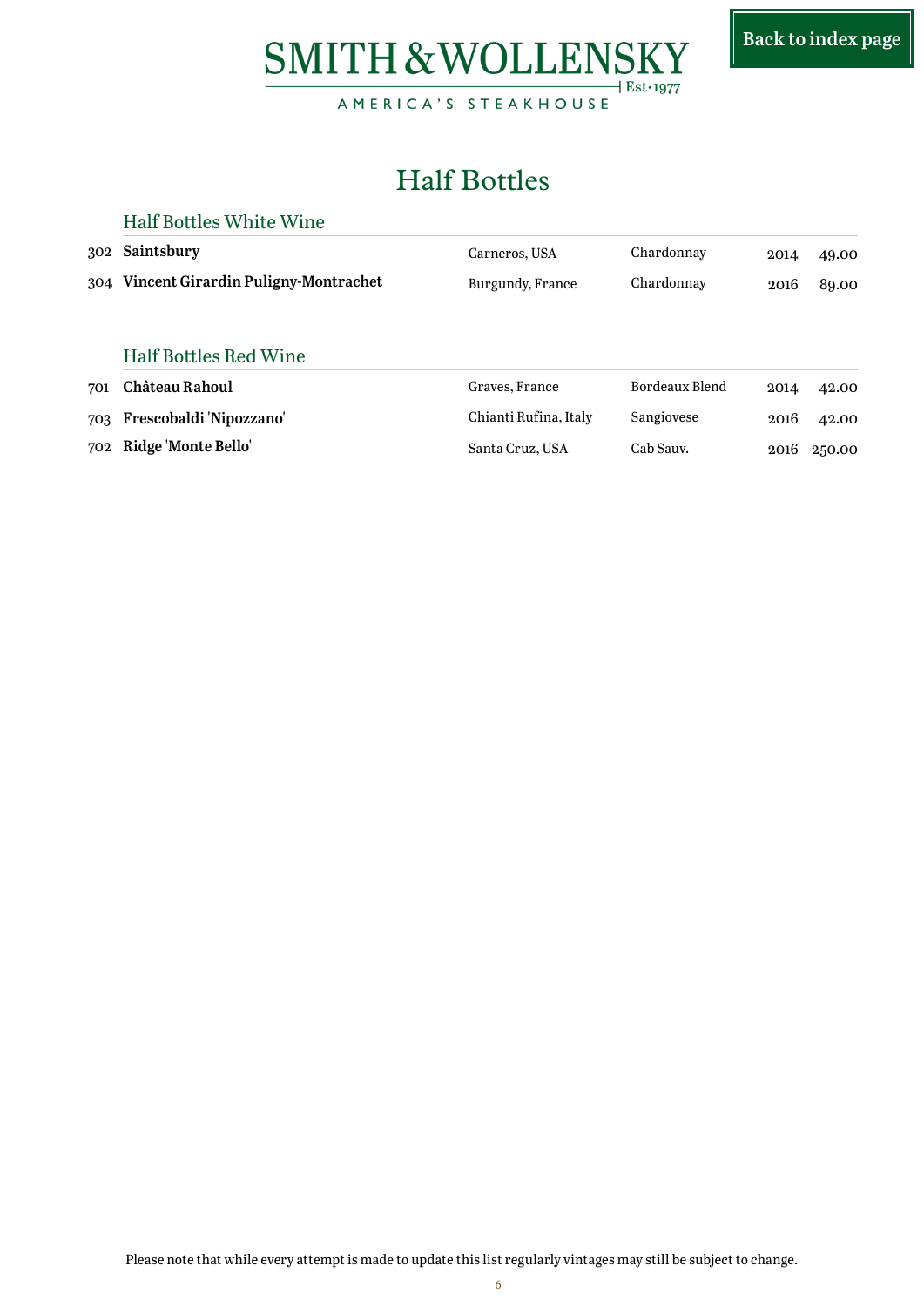SMITH & WOLLENSKY  $+$  Est $\cdot$ 1977

AMERICA'S STEAKHOUSE

# Large Format Wines

|     | <b>American Red Wine</b>                           |             |                       |      |                                    |       |
|-----|----------------------------------------------------|-------------|-----------------------|------|------------------------------------|-------|
| 811 | <b>Chimney Rock</b>                                | Napa Valley | Cab Sauv.             | 2015 | Magnum 345.00                      |       |
|     | 800 Joseph Phelps 'Insignia'                       | Napa Valley | <b>Bordeaux Blend</b> | 2012 | Magnum 850.00                      |       |
| 824 | Stag's Leap 'SLV'                                  | Napa Valley | Cab Sauv.             | 2012 | Magnum 620.00                      |       |
|     |                                                    |             |                       |      |                                    |       |
|     | <b>Italian Red Wine</b>                            |             |                       |      |                                    |       |
| 819 | Antinori 'Guada al Tasso'                          | Bolgheri    | <b>Bordeaux Blend</b> | 2012 | Dbl Mag. 900.00                    |       |
| 821 | G. Fenocchio 'Barolo Villero'                      | Piedmont    | Nebbiolo              | 2015 | Magnum 290.00                      |       |
| 823 | Tormaresco 'Bocca di Lupo'                         | Puglia      | Aglianico             | 2013 | Magnum 420.00                      |       |
| 818 | Antinori 'Tignanello'                              | Tuscany     | Cab. Blend            | 2015 | Magnum 495.00                      |       |
| 820 | Frescobaldi 'Nipozzano',<br><b>Chianti Riserva</b> | Tuscany     | Sangiovese            | 2015 | Magnum 140.00                      |       |
| 822 | <b>Masi Amarone Classico</b><br>'Costasera'        | Veneto      | Corvina Blend         | 2015 | Magnum 320.00                      |       |
|     |                                                    |             |                       |      |                                    |       |
|     | <b>French Red Wine</b>                             |             |                       |      |                                    |       |
| 827 | Château Rahoul                                     | Graves      | <b>Bordeaux Blend</b> | 2009 | Magnum 160.00                      |       |
| 829 | Pierre Amadieu Gigondas                            | Rhône       | Rhône Blend           | 2015 | Magnum 165.00                      |       |
| 826 | Châteauneuf-du-Pape,<br><b>Vieux Telegraphe</b>    | Rhône       | Rhône Blend           | 2007 | Magnum 750.00                      |       |
|     |                                                    |             |                       |      |                                    |       |
|     | <b>Spanish Red Wine</b>                            |             |                       |      |                                    |       |
| 830 | Ramon Bilbao, Rioja Reserva                        | Rioja       | Tempranillo Blend     | 2014 | Magnum                             | 96.00 |
| 835 | Beronia Rioja Reserva                              | Rioja       | Tempranillo Blend     | 2010 | Nebuchad 1300.00<br>nezzar 1300.00 |       |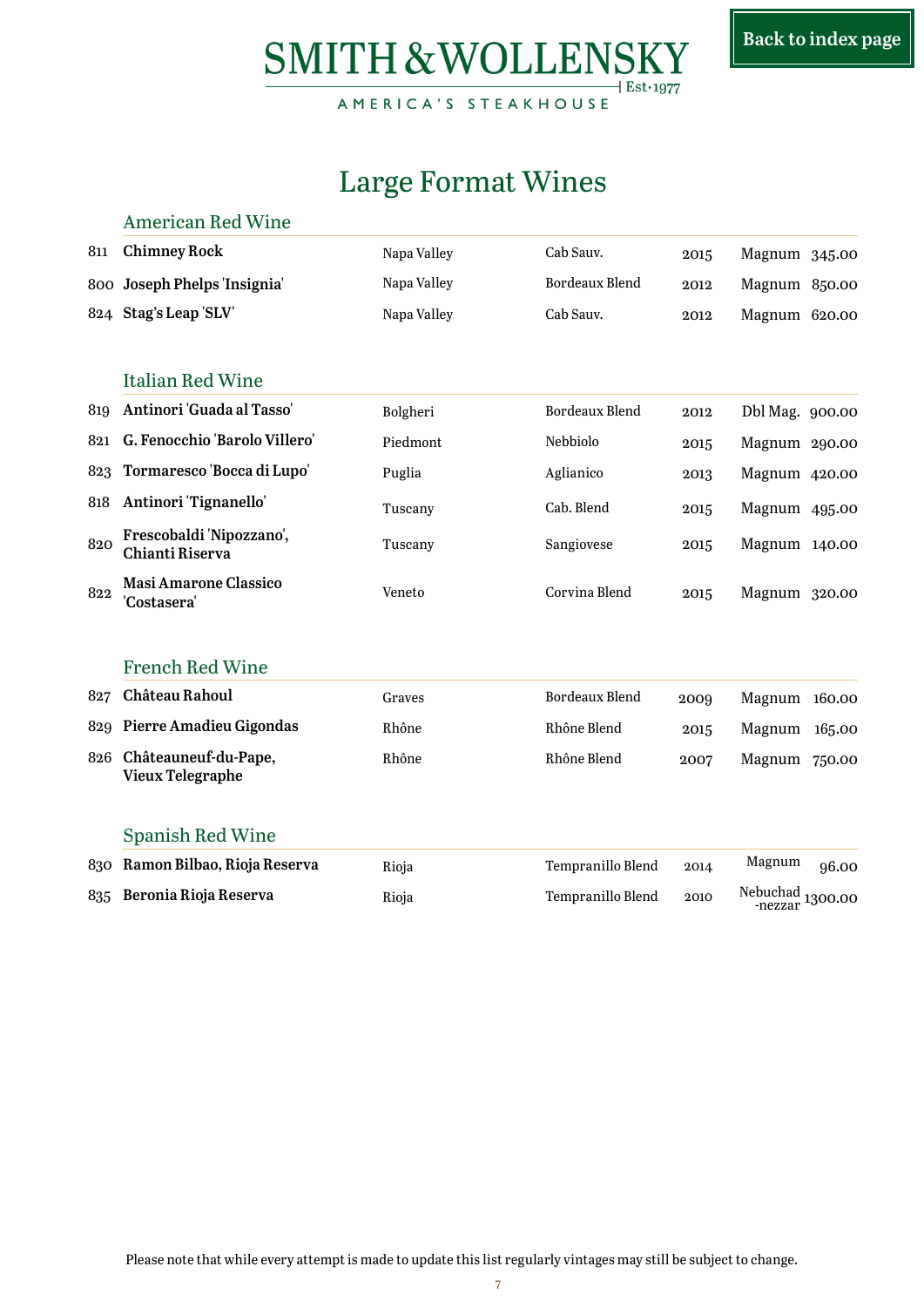AMERICA'S STEAKHOUSE

# Champagne & Sparkling Wines

<span id="page-7-0"></span>

|                          | Champagne                               |                 |                 |           |        |
|--------------------------|-----------------------------------------|-----------------|-----------------|-----------|--------|
| $\overline{4}$           | <b>Deutz Brut Classic</b>               | Aÿ              | Champagne Blend | NV        | 88.00  |
| 3                        | <b>Deutz Vintage</b>                    | Aÿ              | Champagne Blend | 2012      | 145.00 |
| $\overline{\mathcal{L}}$ | Deutz Blanc de Blancs                   | Aÿ              | Chardonnay      | 2011      | 175.00 |
| $\mathbf{1}$             | <b>Bollinger Special Cuvée</b>          | Aÿ              | Champagne Blend | <b>NV</b> | 135.00 |
| 8                        | Perrier-Jouët Belle Epoque              | Épernay         | Champagne Blend | 2008      | 250.00 |
| $\mathbf{2}$             | Perrier-Jouët Blanc de Blanc            | Épernay         | Chardonnay      | NV        | 140.00 |
| $\boldsymbol{9}$         | Perrier-Jouët Grand Brut                | Épernay         | Champagne Blend | <b>NV</b> | 95.00  |
| 5                        | Dom Perignon                            | Reims           | Champagne Blend | 2008      | 450.00 |
| 6                        | Krug Grande Cuvée                       | Reims           | Champagne Blend | N V       | 460.00 |
| 38                       | <b>Taittinger Brut Reserve (MAGNUM)</b> | Reims           | Champagne Blend | NV        | 225.00 |
| 12                       | Veuve Clicquot 'La Grande Dame'         | Reims           | Champagne Blend | 2008      | 420.00 |
| 13                       | <b>Veuve Clicquot Vintage</b>           | Reims           | Champagne Blend | 2012      | 190.00 |
| 14                       | <b>Veuve Clicquot Yellow Label</b>      | Reims           | Champagne Blend | NV        | 105.00 |
|                          | Rosé Champagne                          |                 |                 |           |        |
| 21                       | Deutz Rosé                              | Aÿ              | Champagne Blend | NV        | 110.00 |
| 23                       | Laurent-Perrier Brut Rosé               | Reims           | Champagne Blend | NV        | 145.00 |
| 26                       | Perrier-Jouët Blason Rosé               | Épernay         | Champagne Blend | NV        | 140.00 |
| 27                       | Perrier-Jouët Belle Epoque Rose         | Épernay         | Champagne Blend | 2006      | 450.00 |
|                          | <b>Sparkling Wine</b>                   |                 |                 |           |        |
| 34                       | Iron Horse 'Classic Vintage Brut'       | Russian River   | Champagne Blend | 2010      | 115.00 |
| 33                       | Prosecco Via Vai                        | Veneto, Italy   | Glera           | NV        | 38.00  |
| 35                       | Roederer Quartet                        | California, USA | Champagne Blend | <b>NV</b> | 68.00  |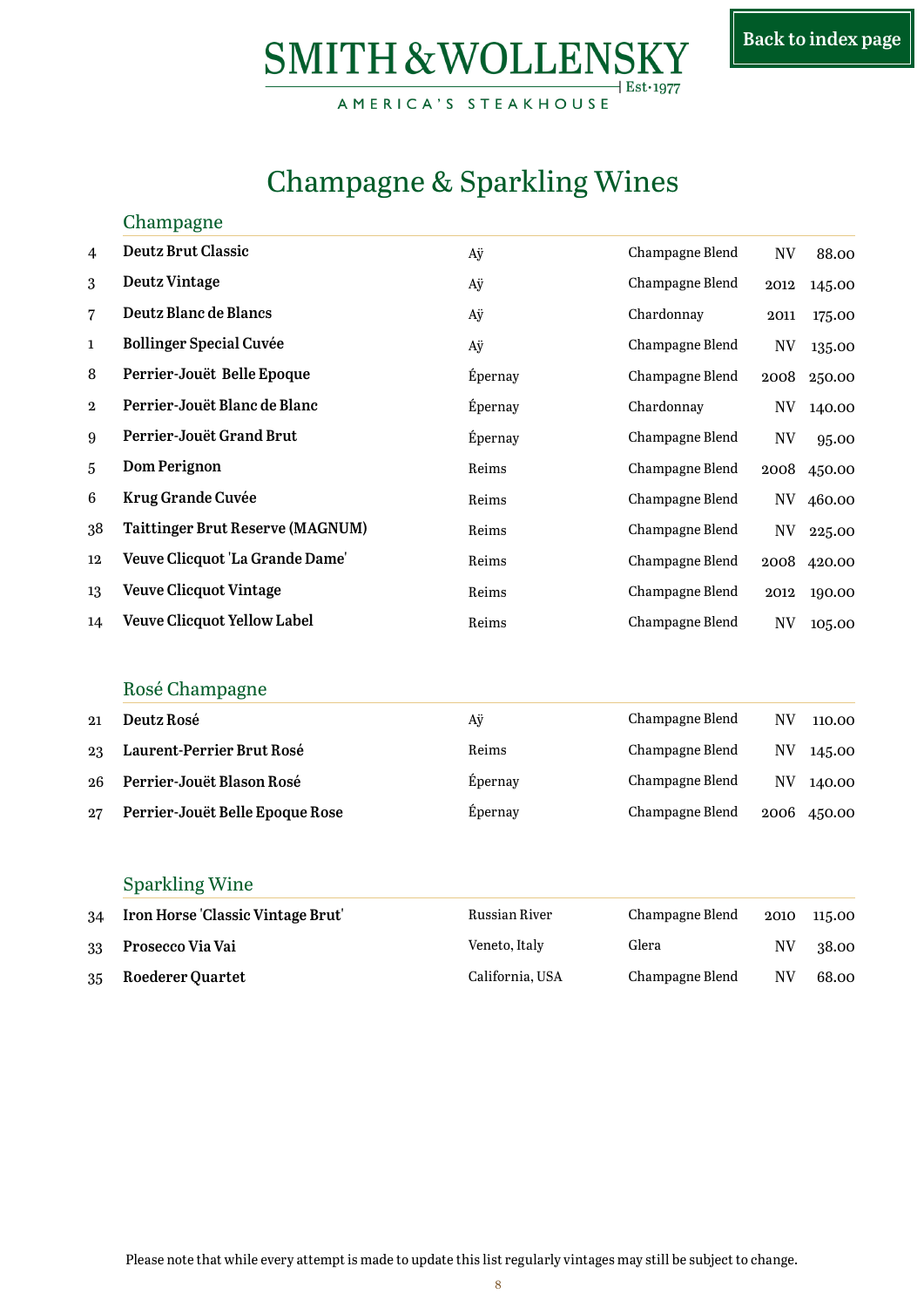AMERICA'S STEAKHOUSE

## White Wines

<span id="page-8-0"></span>

|     | American Chardonnay               |                             |                |          |        |
|-----|-----------------------------------|-----------------------------|----------------|----------|--------|
| 102 | <b>Far Niente</b>                 | Napa Valley                 | Chardonnay     | 2013     | 215.00 |
| 103 | <b>Flowers</b>                    | Sonoma Coast                | Chardonnay     | 2014     | 145.00 |
| 105 | Frog's Leap                       | Napa Valley                 | Chardonnay     | 2017     | 95.00  |
| 106 | <b>Grgich Hills</b>               | Napa Valley                 | Chardonnay     | 2012     | 135.00 |
| 111 | La Crema                          | Monterey                    | Chardonnay     | 2017     | 74.00  |
| 112 | <b>Migration</b>                  | Russian River Valley        | Chardonnay     | 2017     | 98.00  |
| 114 | <b>Paul Hobbs</b>                 | <b>Russian River Valley</b> | Chardonnay     | 2014     | 162.00 |
| 116 | <b>Ridge Estate</b>               | Santa Cruz                  | Chardonnay     | 2013     | 140.00 |
| 104 | Rodney Strong, Chalk Hill         | <b>Russian River Valley</b> | Chardonnay     | 2015     | 69.00  |
| 117 | Saintsbury                        | Carneros                    | Chardonnay     | 2014     | 88.00  |
| 118 | Sanford                           | Santa Rita                  | Chardonnay     | 2016     | 115.00 |
| 188 | The Federalist                    | Mendocino                   | Chardonnay     | 2017     | 64.00  |
|     | American Sauvignon Blanc          |                             |                |          |        |
| 119 | Duckhorn                          | Napa Valley                 | Sauv Blanc.    | 2016     | 95.00  |
| 121 | Frog's Leap                       | Napa Valley                 | Sauv Blanc.    | 2017     | 76.00  |
| 122 | <b>Grgich Hills</b>               | Napa Valley                 | Sauv Blanc.    | 2014     | 105.00 |
| 124 | Kendall Jackson Vintner's Reserve | California                  | Sauv Blanc.    | 2016     | 54.00  |
| 126 | Robert Mondavi                    | Napa Valley                 | Sauv Blanc.    | 2014     | 66.00  |
| 187 | Smith & Wollensky Private Reserve | Sonoma                      | Sauv Blanc.    | 2018     | 59.00  |
| 127 | Stag's Leap, Napa, California     | Napa Valley                 | Sauv Blanc.    | 2017     | 89.00  |
|     | <b>American Other Grapes</b>      |                             |                |          |        |
|     | 130 Birichino                     | Santa Cruz                  | Malvasia       | 2014     | 58.00  |
| 132 | Ch. Ste Michelle 'Eroica'         | <b>Washington State</b>     | Riesling       | 2013     | 75.00  |
| 120 | Dr. Konstantin Frank              | New York State              | Riesling       | 2016     | 58.00  |
| 136 | <b>Tablas Creek</b>               | Paso Robles                 | Grenache       | 2014     | 99.00  |
| 137 | WillaKenzie Yamhill               | Oregon                      | Pinot Blanc    | $2\,011$ | 65.00  |
| 139 | <b>Wind Gap</b>                   | Russian River Valley        | Trousseau Gris | 2013     | 82.00  |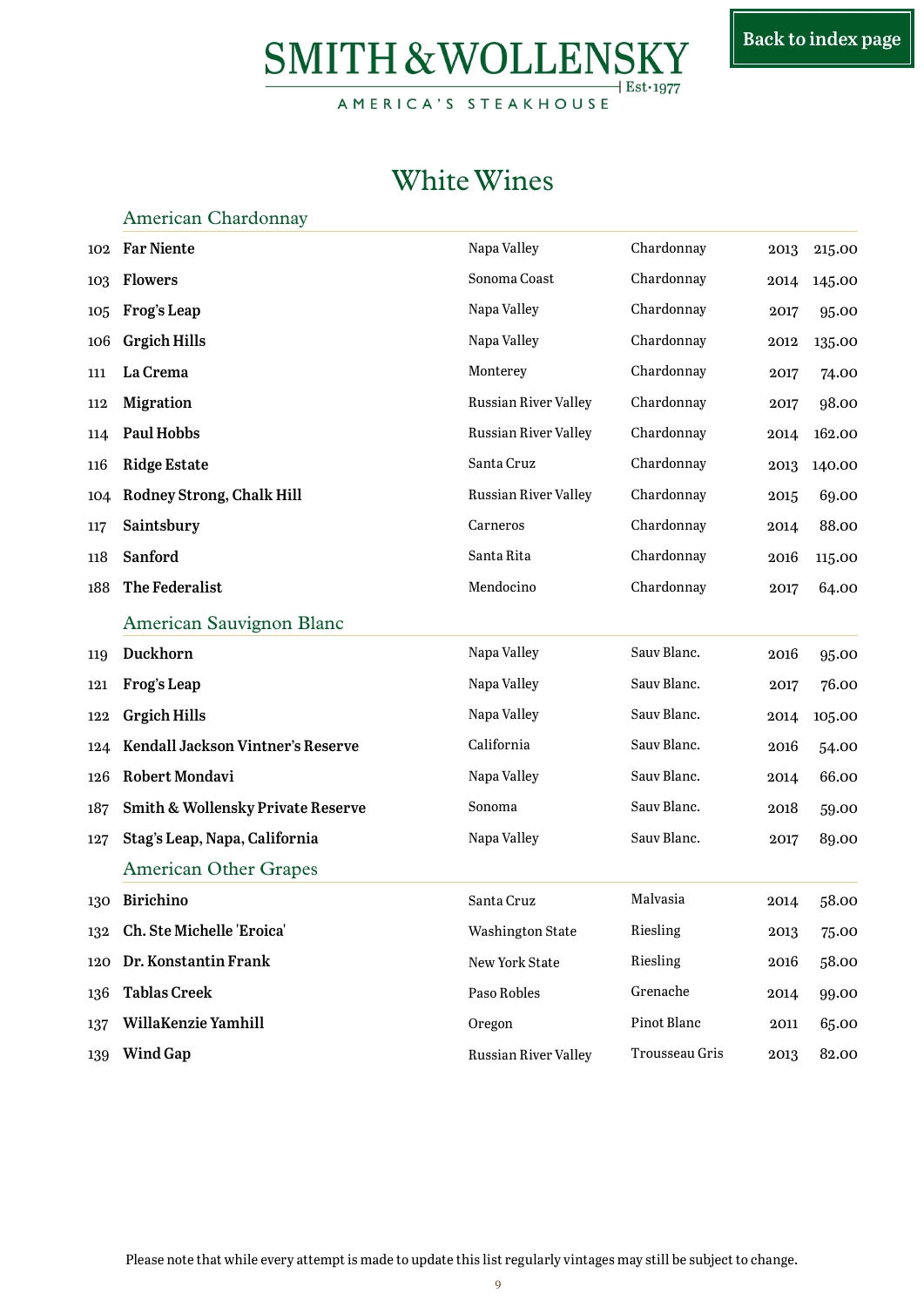AMERICA'S STEAKHOUSE

## White Wines

<span id="page-9-0"></span>

|     | France, Burgundy                                            |          |            |      |        |
|-----|-------------------------------------------------------------|----------|------------|------|--------|
| 140 | Beaune de Château, Bouchard                                 | Burgundy | Chardonnay | 2013 | 99.00  |
| 141 | Bourgogne Chardonnay, La Vignée, Bouchard                   | Burgundy | Chardonnay | 2016 | 55.00  |
| 148 | Chablis, William Fèvre                                      | Burgundy | Chardonnay | 2017 | 65.00  |
| 150 | Chasagne Montrachet 1er Cru 'Morgeot',<br>Jean-Marc Pillot. | Burgundy | Chardonnay | 2016 | 175.00 |
| 151 | Corton Charlemagne, Louis Latour                            | Burgundy | Chardonnay | 2009 | 255.00 |
| 143 | <b>Pouilly-Fuisse, Denis Jeandeau</b>                       | Burgundy | Chardonnay | 2016 | 115.00 |
| 100 | Saint-Romain 'Sous Le Château',<br>Domaine Coste-Caumartin  | Burgundy | Chardonnay | 2013 | 62.00  |
| 153 | Puligny-Montrachet 1er Cru,<br><b>Bachelet-Monnot</b>       | Burgundy | Chardonnay | 2016 | 140.00 |

#### France, Other Regions

|     | 194 Gerard Betrand 6eme Sens Blanc    | Languedoc | Grenache Bl. Blend | 2018 | 36.00  |
|-----|---------------------------------------|-----------|--------------------|------|--------|
|     | 144 Gerard Bertrand 'Cigalus Blanc'   | Languedoc | Chardonnay Blend   | 2016 | 85.00  |
| 155 | Picpoul, Château de Pinet La Comtesse | Languedoc | Picpoul            | 2017 | 45.00  |
| 152 | Vouvray Classic, Marc Brédif          | Loire     | Chenin Blanc       | 2017 | 60.00  |
| 175 | Pouilly-Fumé, Domaine Cedrick Bardin  | Loire     | Sauv Blanc.        | 2018 | 44.00  |
|     | 154 Sancerre, Pierre Morin            | Loire     | Sauv Blanc.        | 2018 | 70.00  |
| 179 | Sauvignon de Touraine, Patrick Vauvy  | Loire     | Sauv Blanc.        | 2018 | 41.00  |
| 145 | Condrieu, Domaine de Bonserine        | Rhône     | Viognier           | 2012 | 130.00 |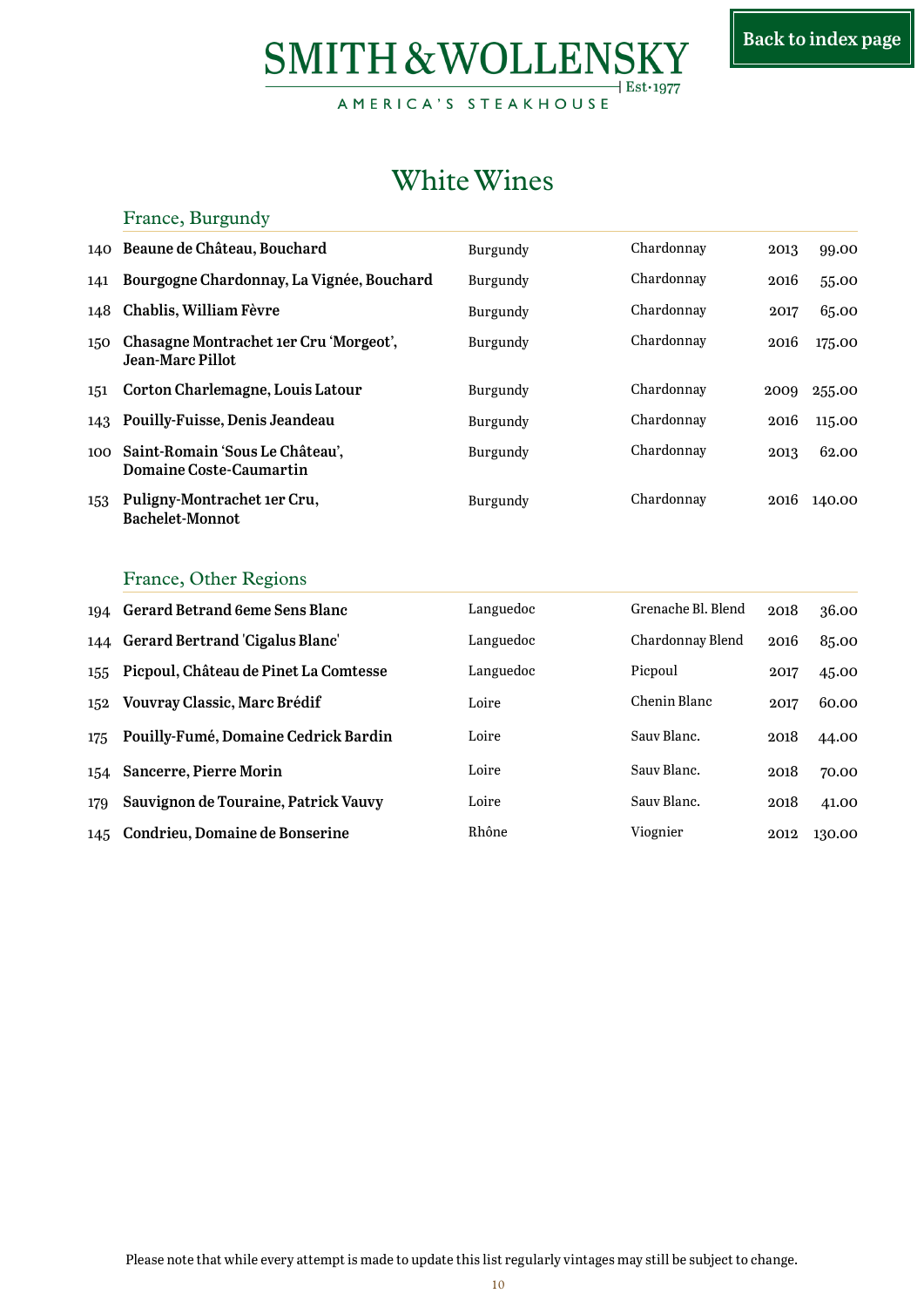#### SMITH & WOLLENSKY  $+$  Est $\cdot$ 1977

AMERICA'S STEAKHOUSE

## White Wines

<span id="page-10-0"></span>

|     | Italy                                     |                      |                  |      |       |
|-----|-------------------------------------------|----------------------|------------------|------|-------|
| 113 | Terlato Pinot Grigio D.O.C.               | Friuli               | Pinot Grigio     | 2016 | 69.00 |
| 149 | Vignamato 'Castelli di Jesi'              | Marche               | Verdicchio       | 2018 | 42.00 |
| 160 | Gavi di Gavi, Tenuta Olim Bauda           | Piedmont             | Cortese          | 2018 | 66.00 |
| 172 | Frescobaldi Pomino Bianco                 | Tuscany              | Chardonnay Blend | 2015 | 55.00 |
| 161 | Soave DOC 'Campo Le Calle', Latium Morini | Veneto               | Garganega        | 2017 | 51.00 |
|     | Rest of the New World                     |                      |                  |      |       |
| 169 | Wirra Wirra '12th Man Chardonnay'         | Adelaide Hills, AUS  | Chardonnay       | 2015 | 58.00 |
| 109 | Plan B!                                   | Frankland River, AUS | Riesling         | 2018 | 48.00 |
| 163 | <b>Cloudy Bay</b>                         | Marlborough, NZ      | Sauv Blanc.      | 2018 | 95.00 |
| 190 | <b>Yealands Estate Single Vineyard</b>    | Marlborough, NZ      | Sauv Blanc.      | 2019 | 48.00 |
| 167 | <b>Ken Forrester Reserve</b>              | Stellenbosch, SA     | Chenin Blanc     | 2017 | 49.00 |
| 168 | Warwick Estate 'White Lady'               | Stellenbosch, SA     | Chardonnay       | 2016 | 64.00 |
|     | <b>Other European Wines</b>               |                      |                  |      |       |
| 173 | <b>Schloss Lieser SL</b>                  | Mosel, Germany       | Riesling         | 2015 | 44.00 |
| 174 | <b>St Tamas MA'D</b>                      | Tokaji, Hungary      | Furmint          | 2015 | 52.00 |
| 170 | Pazos de Lusco                            | Rías Baixas, Spain   | Albariño         | 2018 | 45.00 |
| 171 | La Miranda de Secastilla                  | Somontano, Spain     | Grenache Blanc   | 2016 | 36.00 |
| 108 | Ebner-Ebenauer                            | Weinviertel, Austria | Gruner Veltliner | 2018 | 55.00 |
| 192 | Viñas del Vero                            | Somontano, Spain     | Macabeo Blend    | 2018 | 29.50 |

# Rosé Wines

| 203 Gerard Bertrand 6eme Sens Rosé  | Languedoc, France | Grenache, Syrah | 2018 | 36.00 |
|-------------------------------------|-------------------|-----------------|------|-------|
| 206 'Hampton Water' Gerard Bertrand | Languedoc, France | Grenache Blend  | 2018 | 52.00 |
| 204 La Crema Rosé                   | Sonoma, USA       | Pinot Noir      | 2015 | 78.00 |
| 199 Sanford                         | Santa Rita, USA   | Pinot Noir      | 2015 | 65.00 |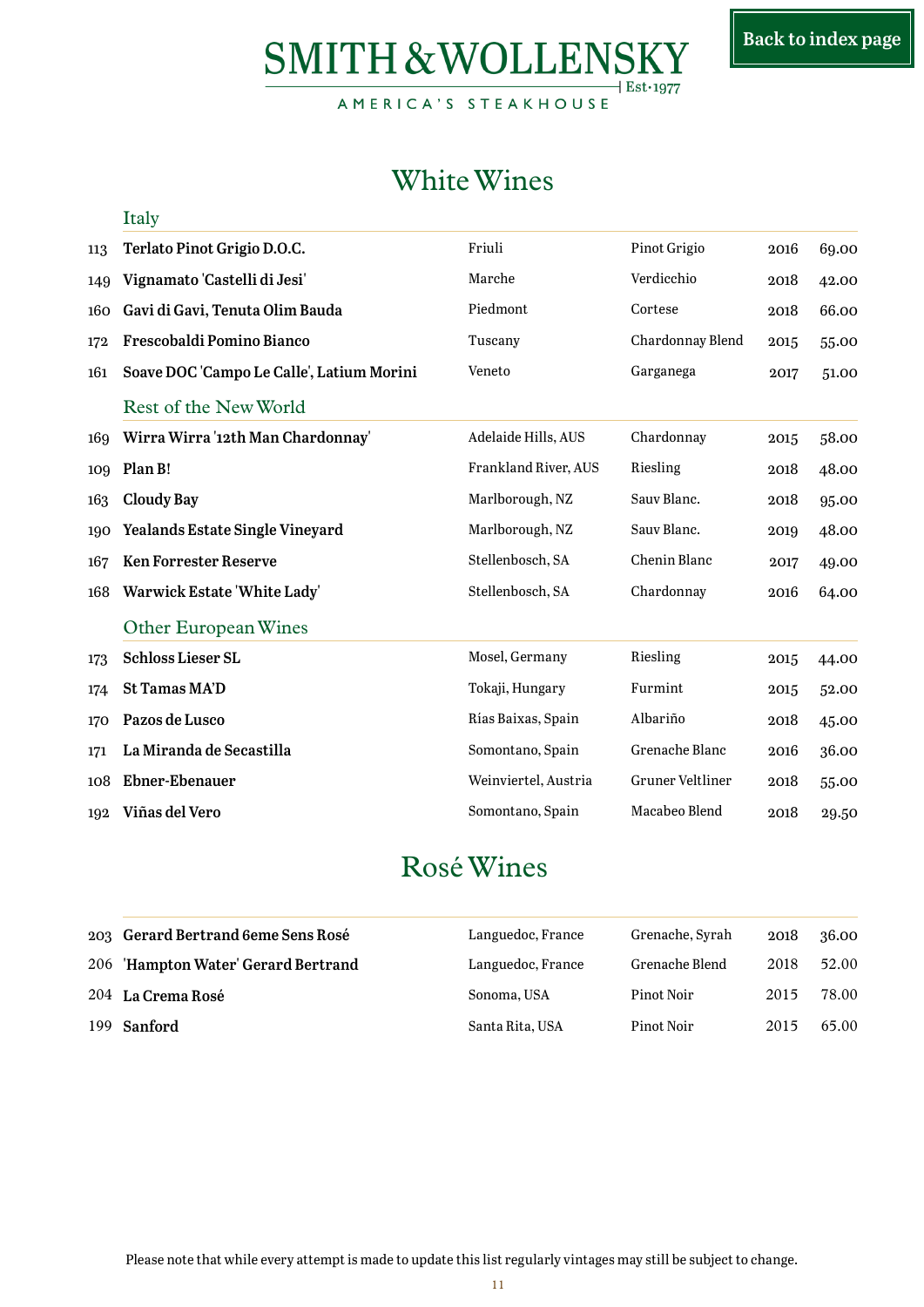AMERICA'S STEAKHOUSE

# Red Wines

#### <span id="page-11-0"></span>American Cabernet Sauvignon

|     | 409 Canavasback                              | <b>Washington State</b> | Cab Sauv. | 2015 | 115.00       |
|-----|----------------------------------------------|-------------------------|-----------|------|--------------|
|     | 400 Château Ste Michelle                     | Washington              | Cab Sauv. | 2016 | 57.00        |
| 401 | Château Ste Michelle 'Indian Wells'          | Washington              | Cab Sauv. | 2015 | 68.00        |
|     | 402 Chimney Rock                             | Napa Valley             | Cab Sauv. | 2016 | 235.00       |
| 403 | Decoy                                        | Napa Valley             | Cab Sauv. | 2017 | 92.00        |
|     | 404 Duckhorn                                 | Napa Valley             | Cab Sauv. | 2016 | 230.00       |
| 576 | <b>Far Niente</b>                            | Napa Valley             | Cab Sauv. | 2014 | 370.00       |
| 410 | <b>Heitz Cellars</b>                         | Napa Valley             | Cab Sauv. | 2013 | 160.00       |
| 407 | Jackson Estate Hawkeye Mountain              | Alexander Valley        | Cab Sauv. | 2013 | 145.00       |
| 405 | Kendall Jackson 'Vintners Reserve'           | Sonoma                  | Cab Sauv. | 2016 | 74.00        |
| 578 | Lokoya 'Howell Mountain'                     | Napa Valley             | Cab Sauv. | 2005 | 485.00       |
| 420 | Louis M. Martini                             | Napa Valley             | Cab Sauv. | 2016 | 99.00        |
| 419 | Louis M. Martini                             | Sonoma                  | Cab Sauv. | 2016 | 65.00        |
|     | 406 Orin Swift 'Palermo'                     | Napa Valley             | Cab Sauv. | 2016 | 165.00       |
| 579 | Paul Hobbs Beckstoffer To Kalon (100 Parker) | Napa Valley             | Cab Sauv. | 2014 | 810.00       |
| 416 | <b>Raymond Reserve Selection</b>             | Napa Valley             | Cab Sauv. | 2012 | 135.00       |
| 571 | Robert Sinskey 'Stag Leap District'          | Napa Valley             | Cab Sauv. | 2010 | 295.00       |
| 584 | <b>Screaming Eagle</b>                       | Napa Valley             | Cab Sauv. |      | 2010 3500.00 |
| 591 | Stag's Leap 'Cask 23'                        | Napa Valley             | Cab Sauv. | 2014 | 675.00       |
| 589 | Stag's Leap 'Fay'                            | Napa Valley             | Cab Sauv. | 2015 | 410.00       |
| 824 | Stag's Leap 'SLV' (MAGNUM)                   | Napa Valley             | Cab Sauv. | 2012 | 620.00       |
| 570 | Staglin Estate 'Salus'                       | Napa Valley             | Cab Sauv. | 2013 | 280.00       |
|     | 422 Woodward Canyon 'Artist's Series'        | <b>Washington State</b> | Cab Sauv. | 2014 | 150.00       |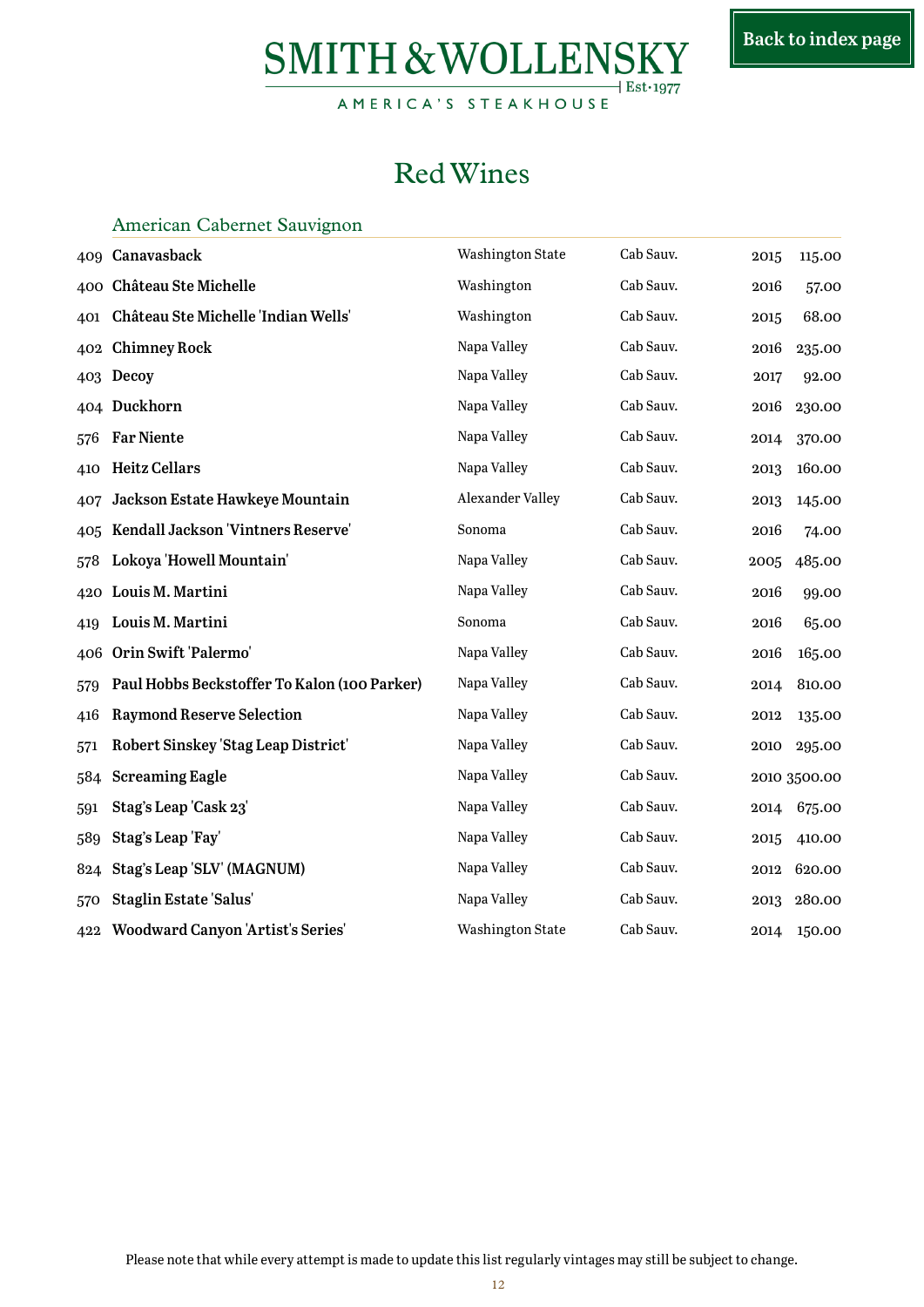AMERICA'S STEAKHOUSE

# Red Wines

<span id="page-12-0"></span>American Blends

| 423 | Arietta 'Variation One'                  | Napa Valley             | Merlot, Syrah         | 2004 | 255.00 |
|-----|------------------------------------------|-------------------------|-----------------------|------|--------|
| 424 | <b>Bonny Doon 'Cigare Volant'</b>        | Central Coast           | Rhône Blend           | 2011 | 145.00 |
| 426 | <b>Cain Concept</b>                      | Napa Valley             | <b>Bordeaux Blend</b> | 2010 | 175.00 |
| 427 | Cain Cuvée 'NV12'                        | Napa Valley             | <b>Bordeaux Blend</b> | NV   | 90.00  |
| 429 | <b>Col Solare</b>                        | <b>Washington State</b> | Cabernet Blend        | 2015 | 175.00 |
| 430 | Decoy                                    | Napa Valley             | <b>Bordeaux Blend</b> | 2016 | 93.00  |
| 433 | Murrieta's Well 'The Spur'               | Livermore Valley        | <b>Bordeaux Blend</b> | 2015 | 96.00  |
| 595 | Opus One                                 | Napa Valley             | <b>Bordeaux Blend</b> | 2010 | 997.00 |
| 598 | <b>Opus One Overture</b>                 | Napa Valley             | <b>Bordeaux Blend</b> | NV   | 440.00 |
| 436 | Orin Swift 'Abstract'                    | California              | Rhône Blend           | 2017 | 140.00 |
| 586 | Orin Swift 'Papillon'                    | California              | <b>Bordeaux Blend</b> | 2016 | 225.00 |
| 587 | Ridge 'Montebello'                       | Santa Cruz              | Merlot Blend          | 2006 | 550.00 |
| 437 | Rutherford Hill 'Barrel Select 1879'     | Napa Valley             | <b>Bordeaux Blend</b> | 2015 | 105.00 |
| 438 | Sean Thackrey 'Pleiades XXVI', Old Vines | <b>Marin County</b>     | Pinot Noir Blend      | NV   | 110.00 |
| 783 | Smith & Wollensky Private Reserve        | Napa Valley             | Cab. Blend            | 2016 | 82.00  |
| 440 | <b>Spring Valley 'Fredrick'</b>          | <b>Washington State</b> | <b>Bordeaux Blend</b> | 2010 | 155.00 |
| 441 | Tablas Creek, Cotes de Tablas            | Paso Robles             | Rhône Blend           | 2012 | 90.00  |
| 790 | The Federalist 'Honest'                  | North Coast             | Merlot Blend          | 2015 | 64.00  |
|     | <b>American Merlot</b>                   |                         |                       |      |        |
| 445 | Château Ste. Michelle                    | Washington              | Merlot                | 2016 | 58.00  |
| 449 | Decoy                                    | Napa Valley             | Merlot                | 2017 | 93.00  |
| 451 | <b>Grgich Hills</b>                      | Napa Valley             | Merlot                | 2013 | 135.00 |
| 453 | <b>Mount Brave</b>                       | Mount Veeder            | Merlot                | 2011 | 210.00 |
|     | 454 Rodney Strong                        | Sonoma                  | Merlot                | 2014 | 68.00  |
| 455 | Sebastiani                               | Alexander Valley        | Merlot                | 2015 | 94.00  |
| 456 | Twomey                                   | Napa Valley             | Merlot                | 2014 | 150.00 |
| 457 | Wente Vineyards 'Nth Degree'             | Livermore Valley        | Merlot                | 2009 | 135.00 |
| 788 | Wente Vineyards 'Sandstone'              | Livermore Valley        | Merlot                | 2016 | 52.00  |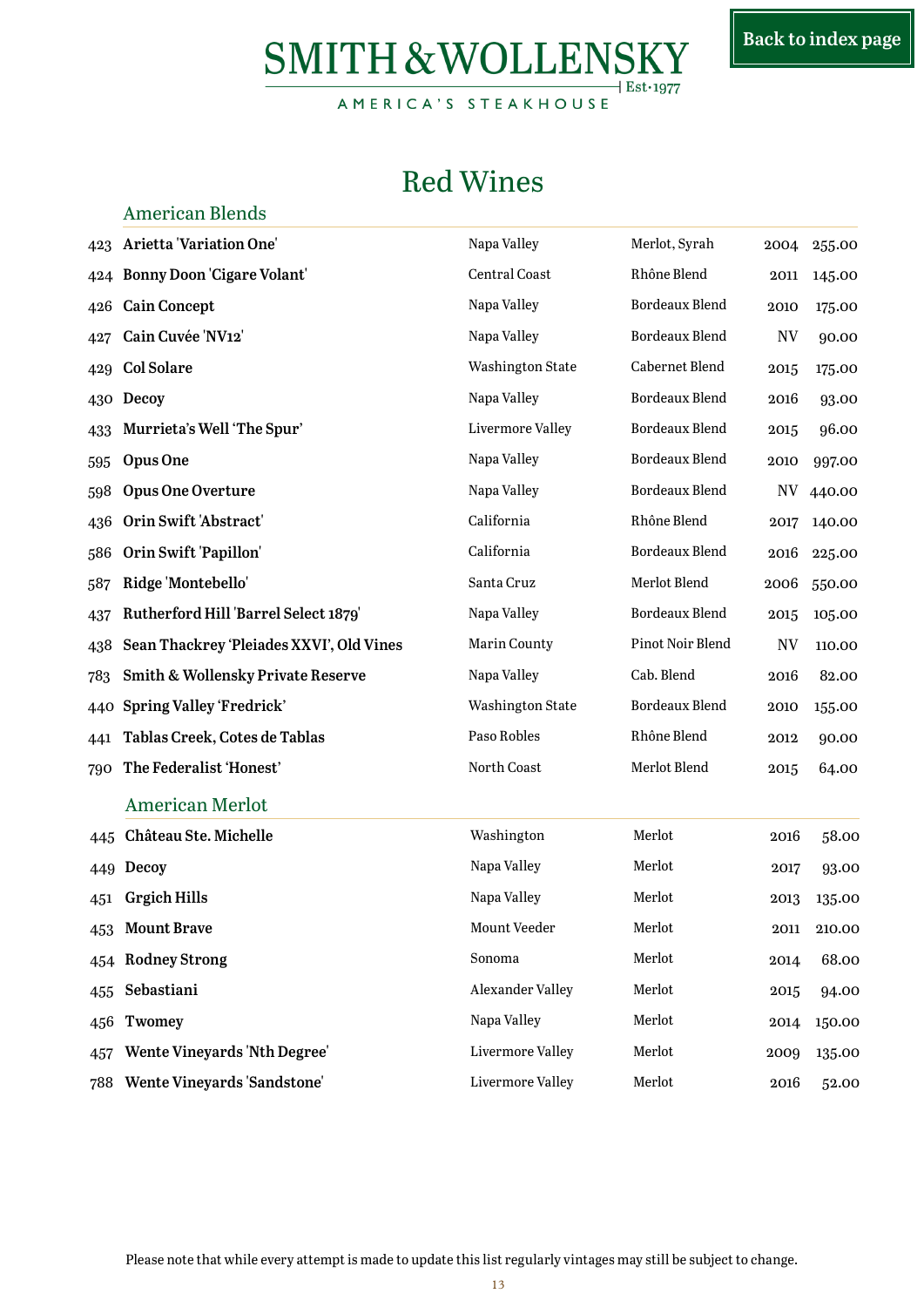AMERICA'S STEAKHOUSE

# Red Wines

<span id="page-13-0"></span>American Pinot Noir

| 472 | Au bon Climat 'Isabelle'          | Santa Barbara               | Pinot Noir | 2015 | 135.00      |
|-----|-----------------------------------|-----------------------------|------------|------|-------------|
|     | 463 David Bruce                   | Russian River               | Pinot Noir | 2015 | 145.00      |
|     | 459 Freestone 'Occidental'        | Sonoma Coast                | Pinot Noir | 2016 | 170.00      |
|     | 466 Hartford Court                | <b>Russian River Valley</b> | Pinot Noir | 2013 | 109.00      |
|     | 461 Kistler                       | Sonoma                      | Pinot Noir |      | 2016 250.00 |
|     | 462 Flowers                       | Sonoma                      | Pinot Noir | 2016 | 166.00      |
| 471 | <b>Peay Vineyards</b>             | Sonoma                      | Pinot Noir | 2013 | 110.00      |
|     | 780 Rodney Strong Vineyards       | <b>Russian River Valley</b> | Pinot Noir | 2016 | 68.00       |
|     | 460 Sanford 'Founders Vines'      | Santa Rita                  | Pinot Noir | 2011 | 192.00      |
| 475 | Sean Thackrey 'Andromeda'         | <b>Marin County</b>         | Pinot Noir | 2015 | 162.00      |
| 481 | Twomey 'Bien Nacido'              | Santa Maria Valley          | Pinot Noir | 2012 | 165.00      |
| 569 | Williams Selyem, Estate Vineyards | Russian River Valley        | Pinot Noir | 2012 | 375.00      |
| 476 | Williams Selyem, Olivet Lane      | Russian River Valley        | Pinot Noir | 2012 | 295.00      |
|     | 483 Williams Selyem               | Russian River Valley        | Pinot Noir |      | 2015 280.00 |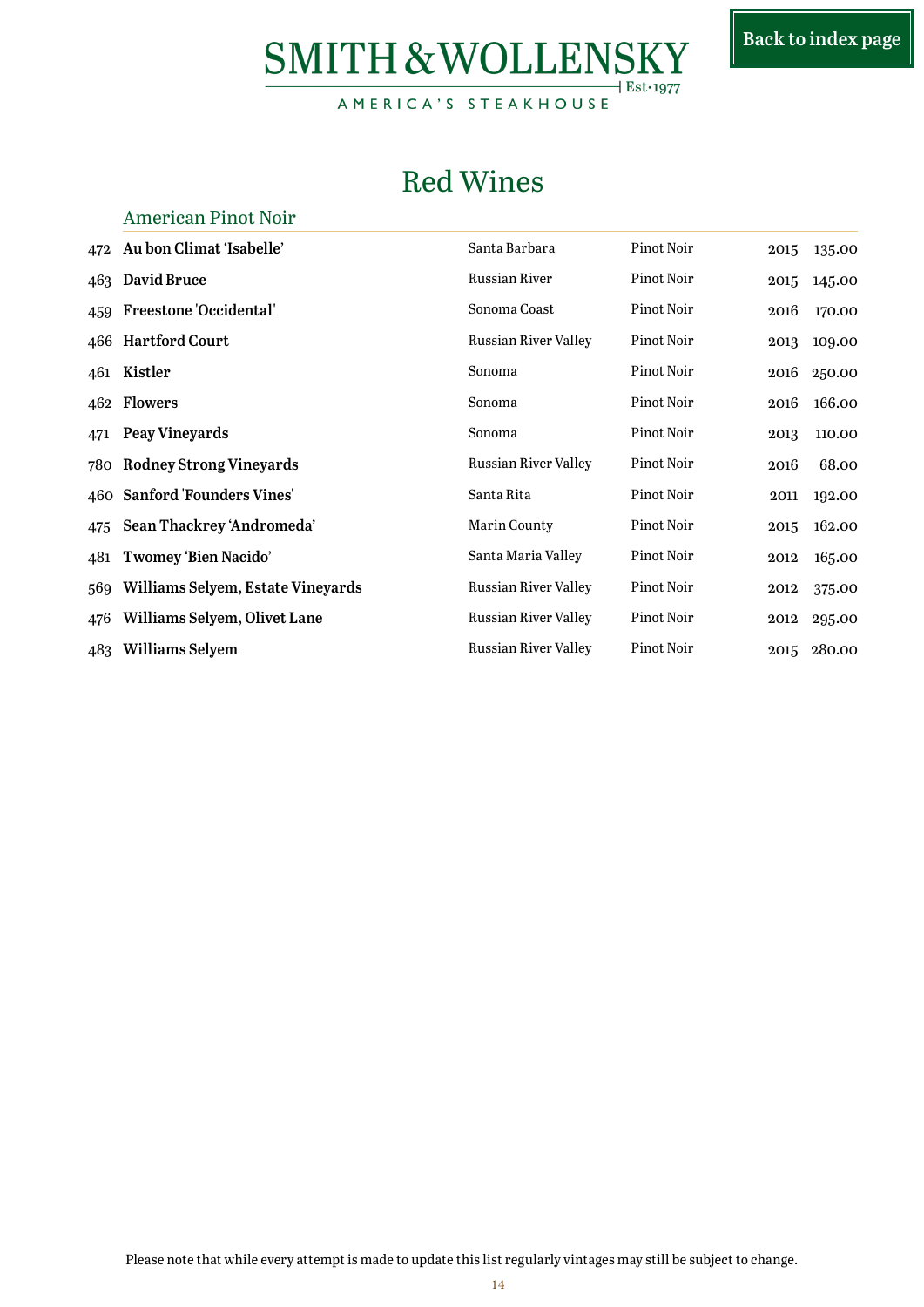### SMITH & WOLLENSKY  $+$  Est $\cdot$ 1977

AMERICA'S STEAKHOUSE

# Red Wines

<span id="page-14-0"></span>

|     | American Zinfandel                |                         |                       |      |        |
|-----|-----------------------------------|-------------------------|-----------------------|------|--------|
| 497 | The Federalist                    | Lodi                    | Zinfandel             | 2016 | 60.00  |
| 487 | <b>Grgich Hills</b>               | Napa Valley             | Zinfandel             | 2012 | 120.00 |
| 776 | Rancho Zabaco 'Heritage Vines'    | Sonoma                  | Zinfandel             | 2016 | 55.00  |
| 492 | Ridge 'Lytton Springs'            | Sonoma                  | Zinfandel Blend       | 2017 | 140.00 |
| 493 | The Federalist 'Duelling Pistols' | Sonoma                  | Zinfandel, Syrah      | 2016 | 105.00 |
|     |                                   |                         |                       |      |        |
|     | American Syrah & Petite Syrah     |                         |                       |      |        |
| 496 | Château Ste. Michelle             | <b>Washington State</b> | Syrah                 | 2017 | 58.00  |
|     | 500 Guenoc                        | North Coast             | Petite Syrah          | 2017 | 48.00  |
| 596 | Orin Swift 'Machete'              | Napa Valley             | Petite Syrah Blend    | 2016 | 182.00 |
| 494 | Qupé                              | <b>Central Coast</b>    | Syrah                 | 2016 | 68.00  |
| 499 | Ridge 'Lytton Estate'             | Dry Creek Valley        | Petite Syrah          | 2016 | 125.00 |
| 592 | <b>Sean Thackrey 'Orion'</b>      | Napa Valley             | Syrah                 | 2012 | 255.00 |
| 588 | Sine Qua Non 'Stock'              | <b>Central Coast</b>    | Syrah                 | 2012 | 515.00 |
|     |                                   |                         |                       |      |        |
|     | <b>American Other Grapes</b>      |                         |                       |      |        |
|     | 442 Birichino Besson Vineyard     | Central Coast           | Grenache              | 2017 | 88.00  |
| 435 | Dr. Konstantin Frank              | New York State          | <b>Cabernet Franc</b> | 2015 | 68.00  |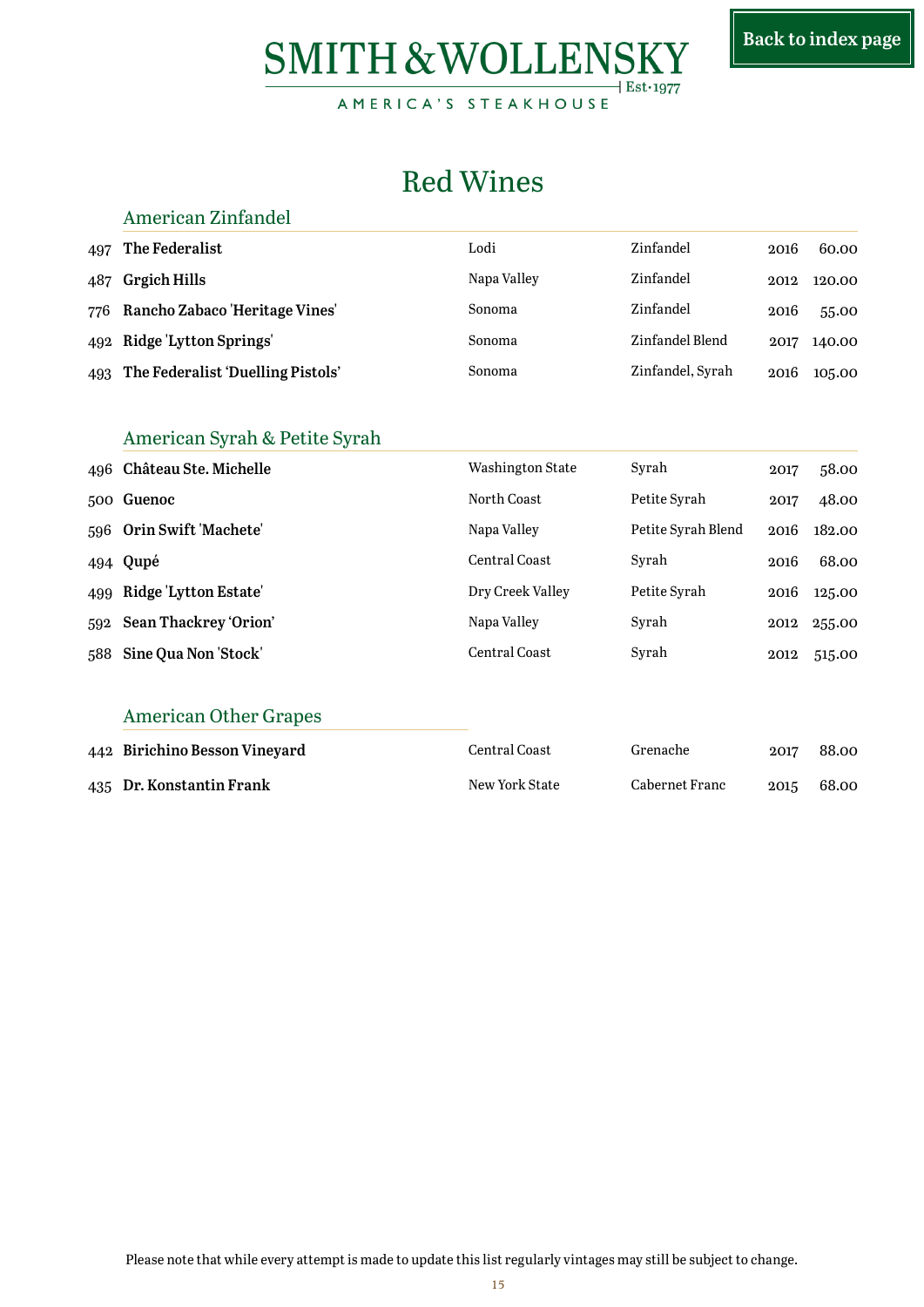AMERICA'S STEAKHOUSE

# Red Wines

<span id="page-15-0"></span>

|     | France, Bordeaux                             |                    |                  |      |              |
|-----|----------------------------------------------|--------------------|------------------|------|--------------|
|     | 606 Château Cos d'Estournel                  | Saint-Estèphe      | Bordeaux Blend   | 1995 | 575.00       |
| 622 | Château Calon-Ségur                          | Saint-Estèphe      | Bordeaux Blend   | 2003 | 390.00       |
| 626 | Château d'Armailhac                          | Pauillac           | Bordeaux Blend   | 2001 | 285.00       |
| 623 | Château Latour                               | Pauillac           | Bordeaux Blend   |      | 2001 1500.00 |
| 631 | <b>Château Lynch Bages</b>                   | Pauillac           | Bordeaux Blend   | 1996 | 415.00       |
| 639 | Château Mouton Rothschild                    | Pauillac           | Bordeaux Blend   | 2004 | 995.00       |
| 414 | Château Rahoul                               | Graves             | Bordeaux Blend   | 2012 | 79.00        |
| 827 | Château Rahoul (MAGNUM)                      | Graves             | Bordeaux Blend   | 2009 | 160.00       |
| 503 | <b>Château Cantemerle</b>                    | <b>Haut Medoc</b>  | Bordeaux Blend   | 2014 | 145.00       |
| 434 | <b>Château Clarke</b>                        | <b>Haut Medoc</b>  | Bordeaux Blend   | 2010 | 88.00        |
| 632 | Château Gazin                                | Pomerol            | Bordeaux Blend   | 1994 | 295.00       |
| 633 | Petrus                                       | Pomerol            | Bordeaux Blend   |      | 1971 3200.00 |
| 517 | Les Cadrans de Lassegue                      | Saint-Emilion      | Cab. Franc Blend | 2014 | 90.00        |
| 511 | Château Lestrille                            | Bordeaux Superieur | Merlot           | 2014 | 49.00        |
|     | 506 Château de Haut-Serre, Georges Vigouroux | Cahors             | Malbec           | 2015 | 78.00        |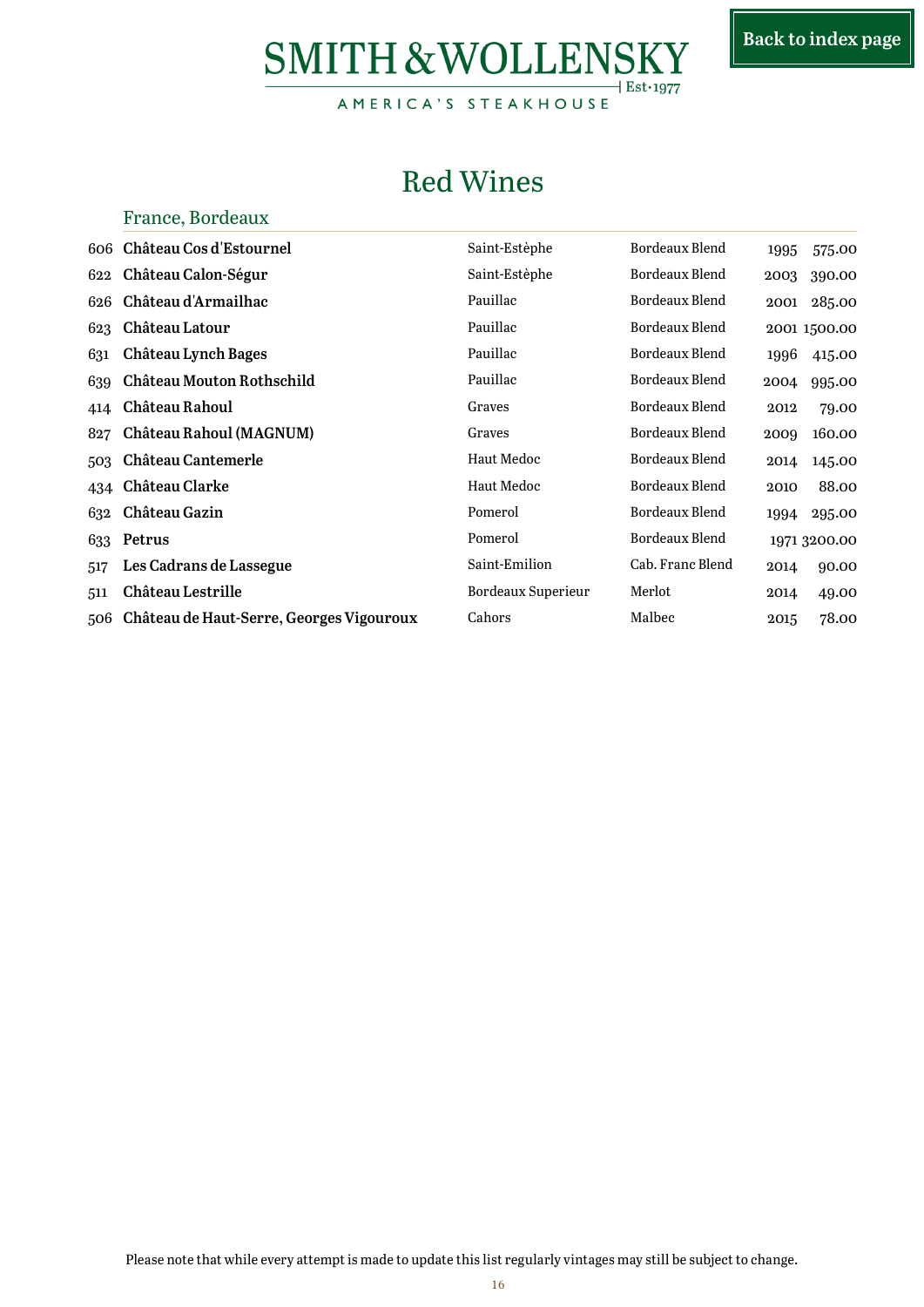## SMITH & WOLLENSKY  $\overline{\phantom{x}}$  Est $\cdot$ 1977

AMERICA'S STEAKHOUSE

# Red Wines

<span id="page-16-0"></span>

|     | France, Burgundy & Beaujolais                                             |                 |                   |      |        |
|-----|---------------------------------------------------------------------------|-----------------|-------------------|------|--------|
| 505 | Bourgogne Hautes Côtes de Beaune<br><b>Vincent Bachalet</b>               | Côte de Beaune  | <b>Pinot Noit</b> | 2018 | 96.00  |
|     | 508 Maranges 1er Cru 'La Fussière'<br><b>Vincent Bachelet</b>             | Côte de Beaune  | Pinot Noir        | 2017 | 89.00  |
| 509 | Nuits St. Georges 'Les Cailles'<br><b>Bouchard Père et Fils</b>           | Côte de Nuits   | Pinot Noir        | 2014 | 195.00 |
|     | 524 Laurent Martray Combiaty                                              | <b>Brouilly</b> | Gamay             | 2016 | 54.00  |
|     | France, Rhône and Regional France                                         |                 |                   |      |        |
| 771 | <b>Gerard Bertrand 6eme Sens Rouge</b>                                    | Languedoc       | Red Blend         | 2018 | 36.00  |
| 523 | Gerard Bertrand Domaine de Cigalus<br>(Biodynamic)                        | Languedoc       | Cab. Blend        | 2017 | 76.00  |
| 520 | Minervois, Domaine La Rouviole Selection                                  | Languedoc       | Syrah, Grenache   | 2017 | 44.00  |
| 514 | Château Val Joanis Les Griottes                                           | Luberon         | Syrah, Grenache   | 2015 | 65.00  |
| 516 | Châteauneuf-du-Pape, Domaine La Barroche                                  | Rhône           | Grenache Blend    | 2014 | 129.00 |
| 513 | Châteauneuf-du-Pape 'Res Oliviers', Favier                                | Rhône           | Grenache Blend    | 2017 | 89.00  |
| 640 | Châteauneuf-du-Pape 'Vieux Télégraphe'                                    | Rhône           | Grenache Blend    | 2005 | 245.00 |
| 516 | Châteauneuf-du-Pape, Domaine La Barroche                                  | Rhône           | Grenache Blend    | 2014 | 129.00 |
| 518 | Côte-Rôtie 'La Sarrasine', Domaine Bonserine                              | Rhône           | Syrah             | 2014 | 150.00 |
| 519 | Crozes-Hermitage, Domaine des Entrefaux                                   | Rhône           | Syrah             | 2017 | 76.00  |
| 501 | Gigondas 'Grande Romane', Pierre Amadieu                                  | Rhône           | Grenache Blend    | 2015 | 82.00  |
| 829 | Gigondas 'Grande Romane', Pierre Amadieu<br>(MAGNUM)                      | Rhône           | Grenache Blend    | 2016 | 165.00 |
|     | 650 Hermitage 'La Chapelle', Paul Jaboulet Aîné                           | Rhône           | Syrah             | 2011 | 295.00 |
| 507 | <b>Cascavel Sablet, Ruelles &amp; Vallons</b><br>Côtes-du-Rhônes Villages | Rhône           | Rhône Blend       | 2014 | 56.00  |
|     | 522 St Jospeh, E Guigal                                                   | Rhône           | Syrah             | 2015 | 72.00  |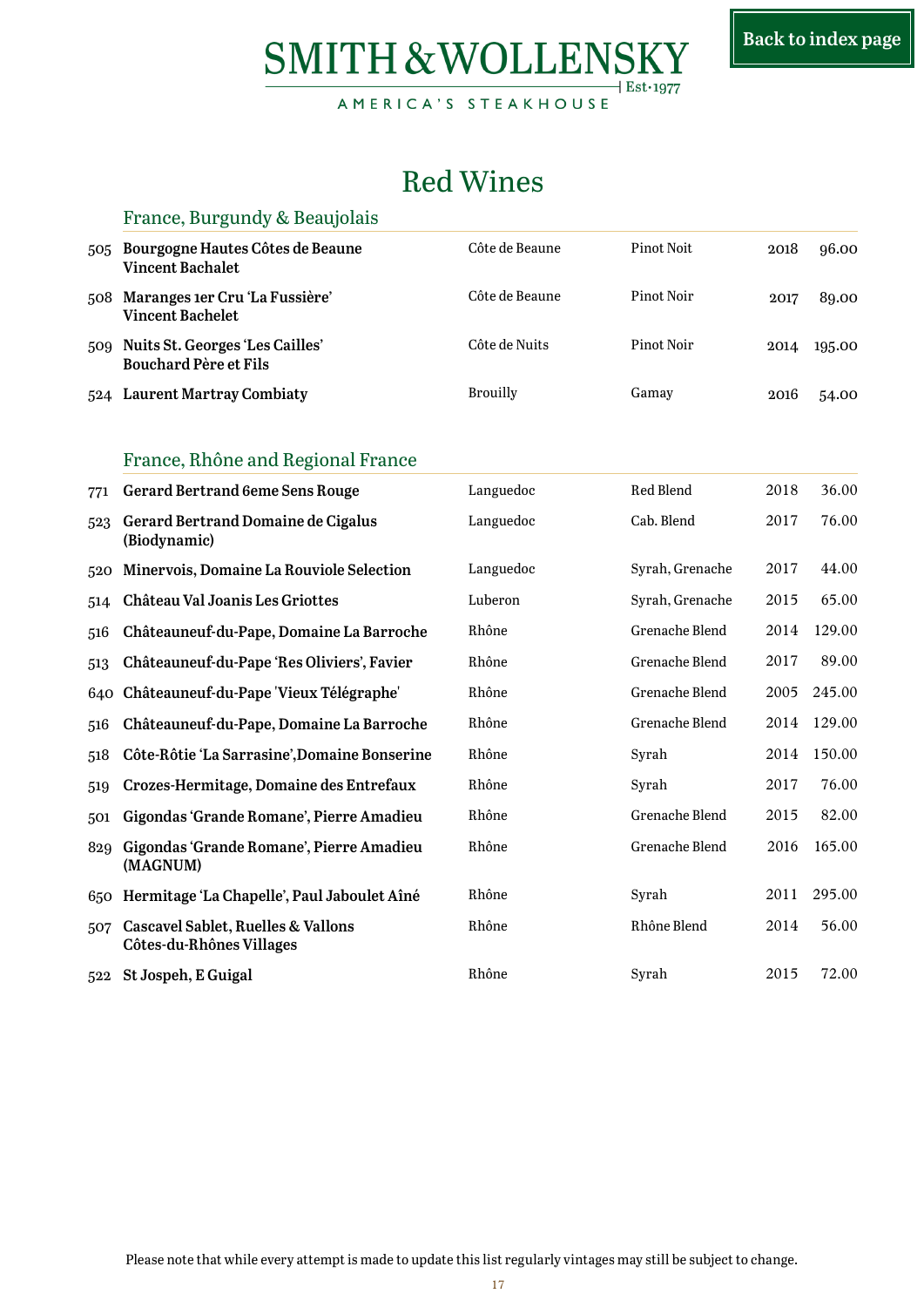AMERICA'S STEAKHOUSE

# Red Wines

#### <span id="page-17-0"></span>Italy

| 819 | Antinori 'Guada al Tasso' (DBL MAGNUM)                  | Bolgheri | <b>Bordeaux Blend</b> | 2012 | 900.00 |
|-----|---------------------------------------------------------|----------|-----------------------|------|--------|
| 479 | Barbera d'Asti Superiore, Michele Chiarlo               | Piedmont | Barbera               | 2017 | 48.00  |
| 495 | La Spinetta Langhe Nebbiolo                             | Piedmont | Nebbiolo              | 2016 | 79.00  |
| 821 | G. Fenocchio 'Barolo Villero' (MAGNUM)                  | Piedmont | Nebbiolo              | 2014 | 290.00 |
| 823 | Tomaresca 'Bocca di Lupo' (MAGNUM)                      | Puglia   | Aglianico             | 2013 | 420.00 |
| 491 | Colomba Bianca, 'Kore'                                  | Sicily   | Nero d'Avola          | 2019 | 39.00  |
| 642 | Mazzei Zisola 'Doppiozeta'                              | Sicily   | Nero d'Avola          | 2013 | 105.00 |
| 818 | Antinori 'Tignanello' (MAGNUM)                          | Tuscany  | Super Tuscan          | 2014 | 495.00 |
|     | 660 Antinori Tignanello'                                | Tuscany  | Super Tuscan          | 2016 | 320.00 |
| 485 | Frescobaldi Castiglioni, Chianti                        | Tuscany  | Sangiovese            | 2018 | 50.00  |
|     | 820 Frescobaldi 'Nipozzano' (MAGNUM)                    | Tuscany  | Sangiovese            | 2015 | 140.00 |
| 510 | Frescobaldi 'Tenuta di Castiglioni'                     | Tuscany  | Cab. Blend            | 2017 | 69.00  |
| 512 | Frescobaldi Chianti Classico 'Tenuta Perano'            | Tuscany  | Sangiovese            | 2015 | 92.00  |
| 486 | Frescobaldi, Brunello di Montalcino<br>'Castelgiocondo' | Tuscany  | Sangiovese            | 2014 | 150.00 |
| 646 | Luce della Vite 'Luce'                                  | Tuscany  | Merlot Blend          | 2014 | 250.00 |
|     | 498 Podere il Palazzino Chianti Classico, Argenina      | Tuscany  | Sangiovese            | 2015 | 52.00  |
|     | 484 Regolo, Valpolicella Ripasso Superiore              | Veneto   | Corvina Blend         | 2016 | 69.00  |
|     | 822 Masi Amarone Classico 'Costasera' (MAGNUM)          | Veneto   | Corvina Blend         | 2015 | 320.00 |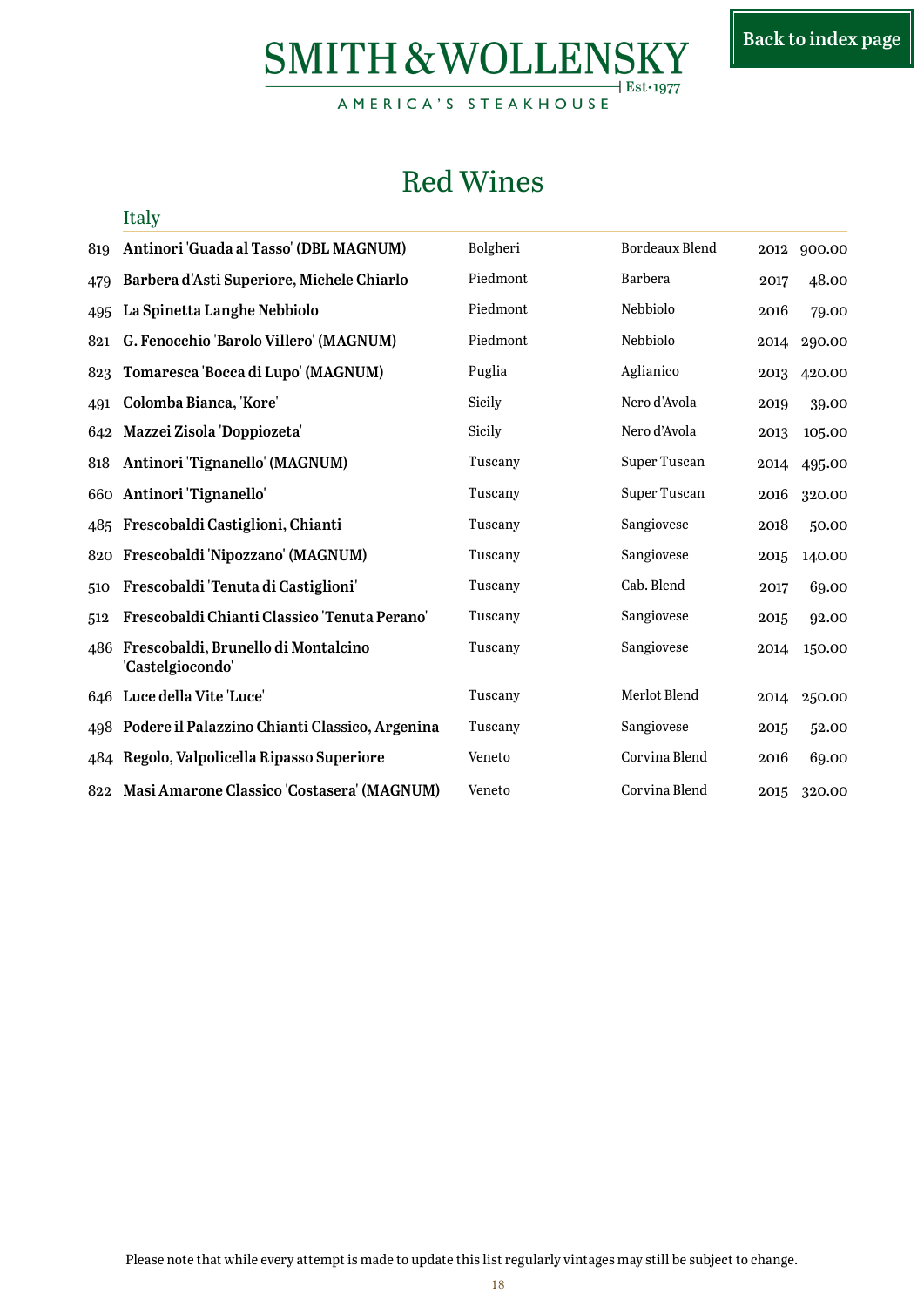# SMITH & WOLLENSKY

# Red Wines

| 417 | Clos de los Siete                         | Mendoza, ARG        | Malbec, Merlot | 2015 | 72.00 |
|-----|-------------------------------------------|---------------------|----------------|------|-------|
| 786 | Andeluna 1300                             | Mendoza, ARG        | Malbec         | 2018 | 47.00 |
|     | 446 Hey! Malbec, Matias Riccitelli        | Mendoza, ARG        | Malbec         | 2018 | 54.00 |
|     | 444 Selection de Familia, Humberto Canale | Patagonia, ARG      | Malbec         | 2016 | 67.00 |
| 447 | Piattelli Vineyards                       | Salta, ARG          | Malbec         | 2017 | 68.00 |
| 431 | Viña Perez Cruz Limited Edition           | Maipo Alto, Chile   | Carmenere      | 2018 | 52.00 |
| 778 | Viña Echeverria Gran Reserva              | Maipo Valley, Chile | Cab. Sauv.     | 2017 | 41.00 |

#### Australia, New Zealand and South Africa

|     | 408 Wakefield 'The Visionary'      | Clare Valley, AUS           | Cab Sauv.           | 2010 | 215.00 |
|-----|------------------------------------|-----------------------------|---------------------|------|--------|
|     | 489 Plan B!                        | <b>Frankland River, AUS</b> | Shiraz, Tempranillo | 2014 | 48.00  |
| 470 | McHenry Hohnen Rocky Road Vineyard | Margaret River, AUS         | Zinfandel           | 2013 | 62.00  |
| 425 | The Stump Jump Shiraz, d'Arenberg  | McLaren Vale, AUS           | Shiraz              | 2017 | 42.00  |
|     | 490 Wirra Wirra Woodhenge          | McLaren Vale, AUS           | Shiraz              | 2016 | 58.00  |
| 474 | Rockburn                           | Central Otago, NZ           | Pinot Noir          | 2017 | 85.00  |
|     | 468 La Vierge 'Nymphomane'         | Hemel en Aarde, SA          | Bordeaux Blend      | 2015 | 57.00  |
|     | 439 De Toren Z Blend               | Stellenbosch, SA            | Bordeaux Blend      | 2015 | 92.00  |

#### Spain

<span id="page-18-0"></span>South America

|     | 835 Beronia Reserva (NEBUCHADNEZZAR)     | Rioja            | Tempranillo Blend |      | 2010 1300.00 |
|-----|------------------------------------------|------------------|-------------------|------|--------------|
| 651 | Blecua                                   | Rioja            | Cab. Blend        | 2008 | 195.00       |
|     | 432 Ramon Bilbao, Rioja Reserva          | Rioja            | Tempranillo Blend | 2015 | 52.00        |
|     | 830 Ramon Bilbao, Rioja Reserva (Magnum) | Rioja            | Tempranillo Blend | 2014 | 96.00        |
| 411 | Abadia de Retuerta 'Seleccion Especial'  | Ribera del Duero | Cab. Blend        | 2016 | 95.00        |
| 413 | La Miranda de Secastilla                 | Somontano        | Garnacha          | 2015 | 42.00        |
| 785 | Viñas del Vero                           | Somontano        | Garnacha, Syrah   | 2017 | 29.50        |
| 415 | Viñas del Vero 'Secastilla'              | Somontano        | Garnacha          | 2010 | 72.00        |